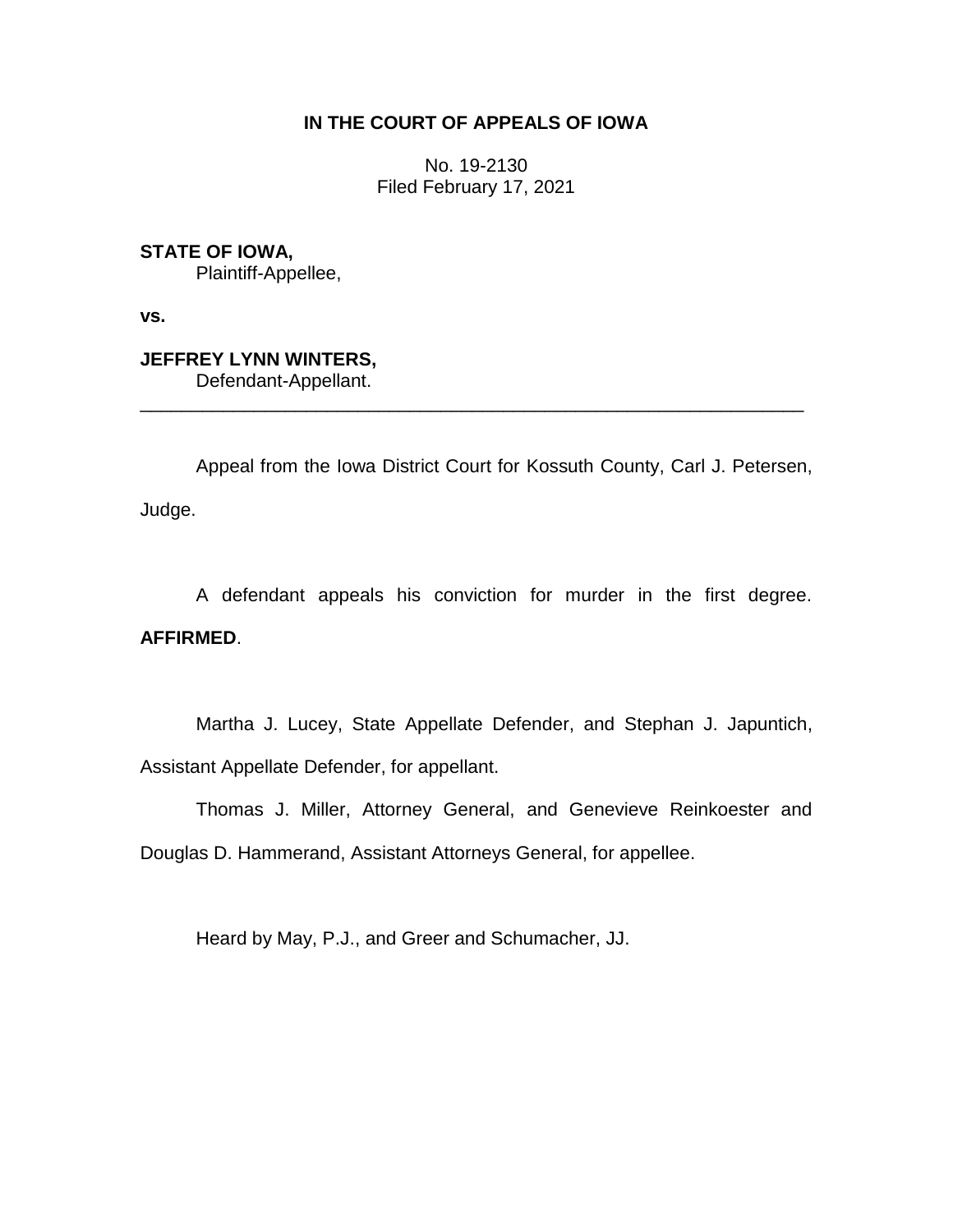### **SCHUMACHER, Judge.**

Jeffrey Winters appeals his conviction for murder in the first degree following a jury trial. Winters argues the district court abused its discretion in declining to strike two potential jurors for cause and in overruling his motion for a mistrial following certain questioning by the prosecution implicating his right to remain silent. Winters also asserts the identification evidence is insufficient to support the jury's guilty verdict. Upon our review, we find no abuse of discretion in the district court's refusal to strike the jurors and in denying Winters's motion for a mistrial. The record contains substantial evidence to support the jury's verdict. Accordingly, we affirm.

# **I. Background Facts**.

Randy Page was killed on August 27, 2018. At the time of his death, Randy lived with his wife, Linda Page, in Lu Verne—a city of roughly 250 people. He worked in Clarion, which was thirty miles from his home. Winters lived in Livermore, located approximately eight miles from Lu Verne. Typically, Randy left for work at 4:30 a.m. and returned home by 3:30 p.m. On the day of his death, while at work, Randy received a text message from Winters at 1:47 p.m. that read, "I'm gonna swing by after u get home." Randy responded at 2:43 p.m., "On way now. Be there in 45 min." Randy clocked out of work at 2:38 p.m. On his way home, around 3:30 p.m., Randy stopped at David Parsons's house in Lu Verne. Randy and Parsons worked on a truck together for a "little over an hour," and Randy left and continued home. At 4:44 p.m., Parsons texted Randy that Randy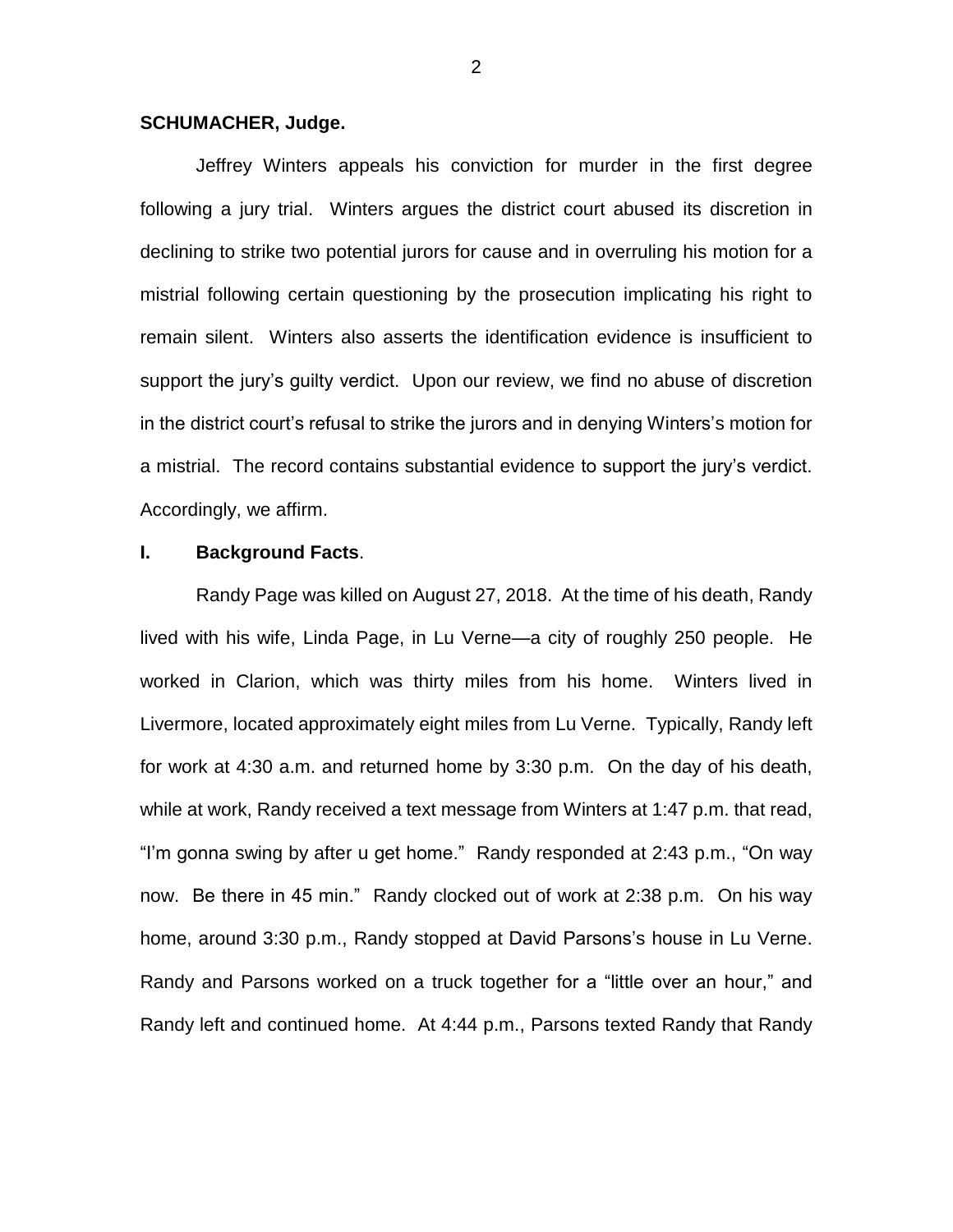had left his wallet at his house. At 4:45 p.m., City of Lu Verne cameras<sup>1</sup> captured Randy's vehicle heading through the downtown area towards the direction of his home, then two minutes later, the opposite direction towards Parsons's home, and finally, at 4:47 p.m., traveling back through downtown towards his home.<sup>2</sup>

At 4:12 p.m., City of Lu Verne cameras recorded Winters's vehicle, a 2005 silver Ford Explorer SUV, entering the downtown area of Lu Verne and turning towards the Page residence. Just past 4:00 p.m., Rebecca Kramer, who lives across the street from the Page home with her son, Noah, and husband, Mark, saw a man she identified as Winters standing in front of the Page home. Near 4:45 p.m., Mark Kramer and Randy were returning home. As Mark drove down the street, he saw Randy getting out of his vehicle and noticed someone matching Winters's description sitting outside on the Page patio. Clarence Hauf, who lives "kiddy corner" to the Page residence and who was familiar with Winters, saw Randy and Winters sitting in lawn chairs around this time. He heard Randy and Winters arguing, with Randy yelling at Winters. Beth Hinz, who was at her parents' house next door to the Page home, saw a man matching Winters's description sitting on the Page patio using his cellphone. Hinz later heard four or five gunshots. Noah Kramer saw a vehicle he identified as belonging to Winters leave the Page driveway around 5:00 p.m. at a "high rate of speed." Finally, at 4:53 p.m., surveillance cameras record Winters's vehicle coming from the direction of Randy's home, "southbound this time leaving the area."

 $\overline{a}$ 

 $1$  The cameras are maintained by the city and record the main street downtown area of Lu Verne.

 $2$  We note the time stamp on the video runs seven minutes early from the actual time of recording. The denoted time reflects the actual time of the events.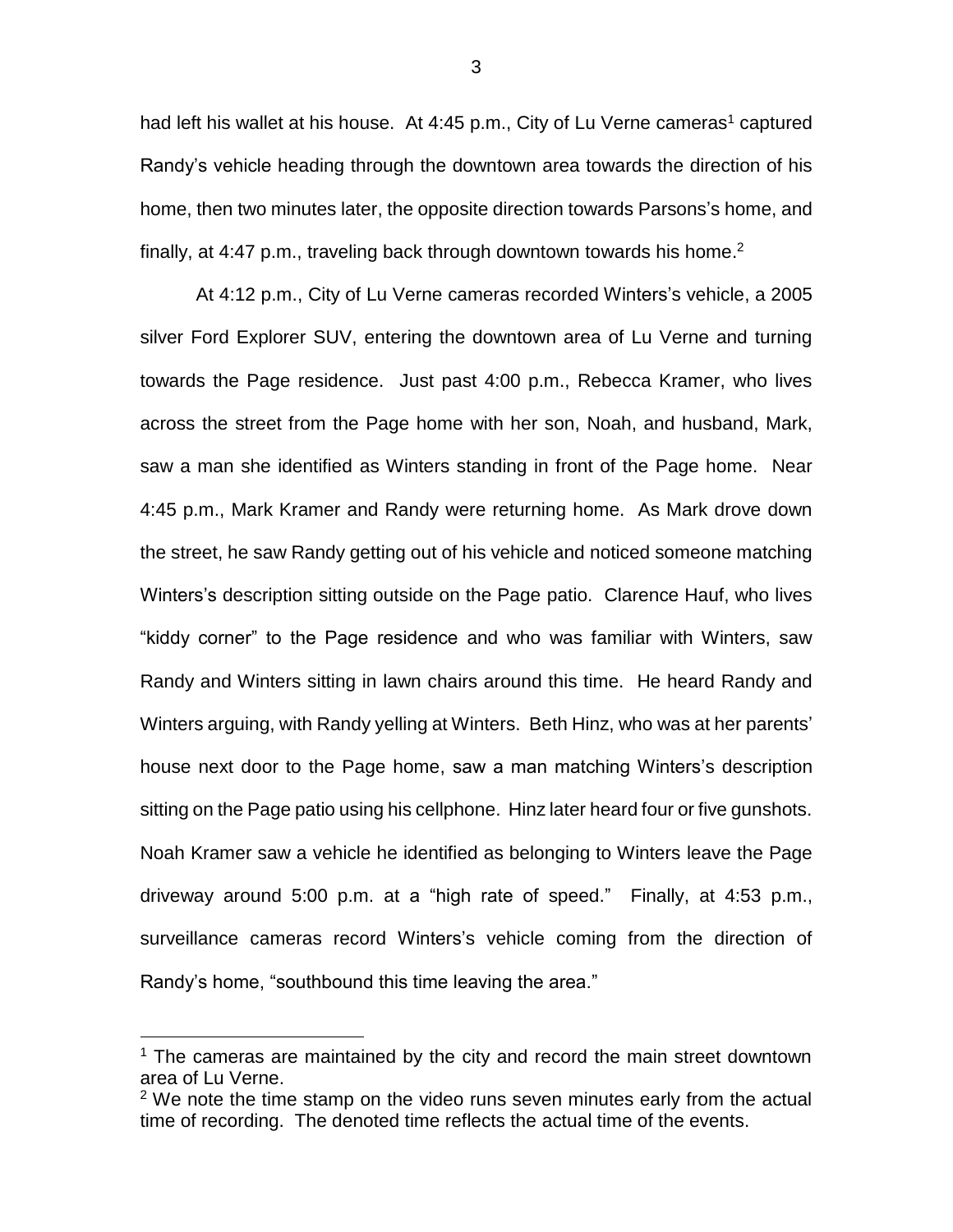Linda Page found her husband's body on the floor of their garage shortly before 5:30 p.m. After finding Randy's body, Linda went to her neighbor Clarence Hauf's home and called 911. Deputy Mark McGregor was dispatched to the scene and observed three shell casings, gunshot wounds to the body, and "a lot of blood around the head area." Randy's wallet and cellphone were not found on his body and were never recovered. The Iowa Department of Criminal Investigation (DCI) collected evidence from the scene, including a bullet, four shell casings, and cigarette butts. None of the physical evidence collected at the scene implicated Winters.<sup>3</sup> As law enforcement continued their initial investigation, neighbors congregated around the home. Law enforcement began interviewing those present and canvassing the area. Linda Page overheard Rebecca Kramer describe a man she saw earlier and identified Winters as matching the description. Winters had previously been to the Page home "five or six times" while Linda was there and she knew him by the nickname "Hawk."

Around 8:30 p.m., Winters stopped at Dana Foss's house in Mason City about sixty miles from Lu Verne. He took Foss and her daughter out for ice cream and left about twenty minutes later. At 9:53 p.m., Winters received a phone call from his friend and President of the Lu Verne Volunteer Fire Department, Michael Crahan. Crahan had heard speculation that Winters may have been involved in a crime. On the phone, Crahan asked Winters "if everything was all right and what was going on." Winters denied being in Lu Verne that day and stated that he did not shoot anyone. At 10:12 p.m., Winters called Foss and asked if he could come

 $\overline{a}$ 

 $3$  No testing was conducted on the bullet and shell casings. DNA testing was conducted on the cigarette butts. Winters was ruled out as a potential donor.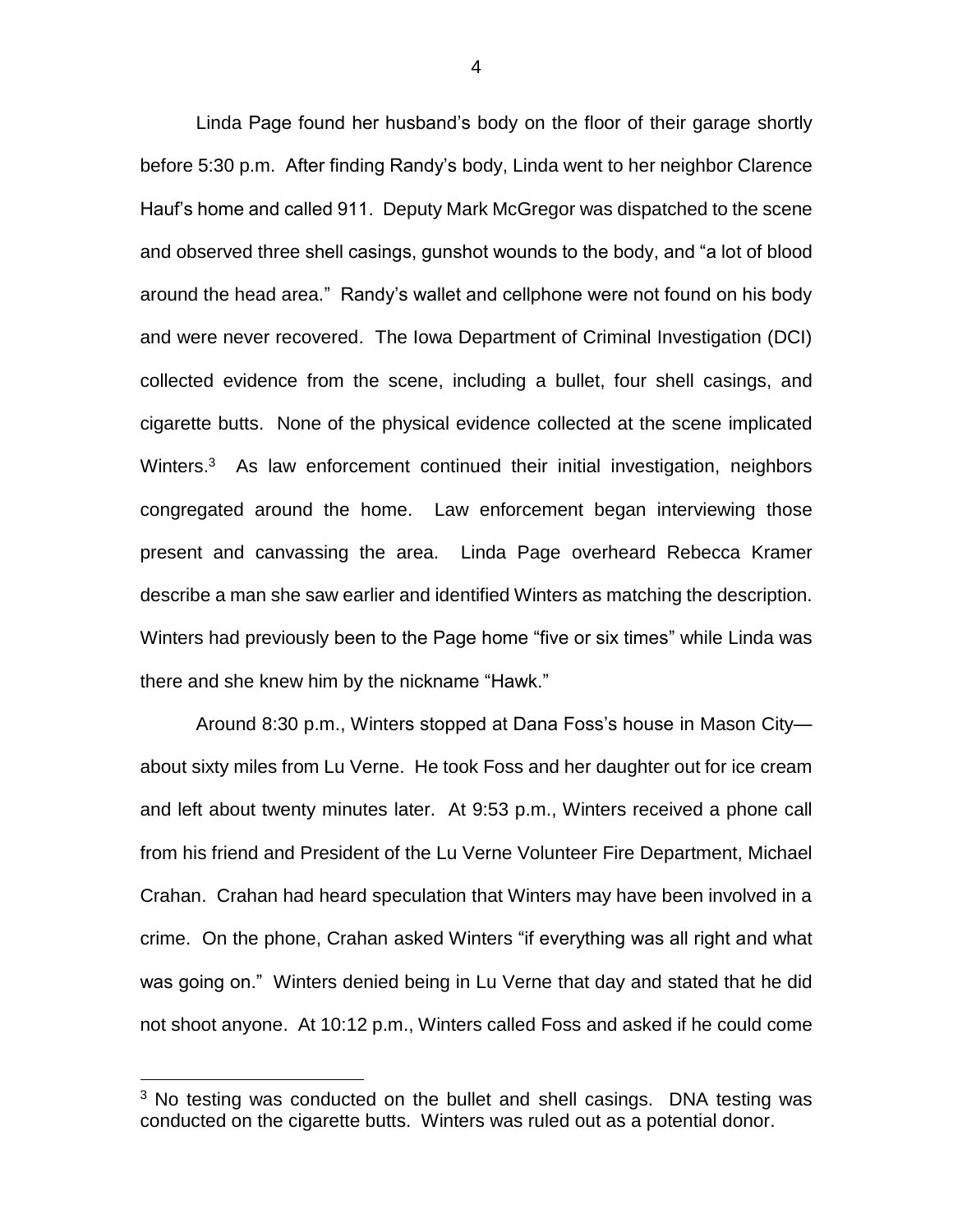back and spend the night on her couch. Foss agreed. Winters had not stayed at her house overnight on a previous occasion. That evening, law enforcement kept watch over Winters's residence in Livermore; Winters never returned home. Winters returned to Foss's home around 11:00 p.m. He did not bring an overnight bag, his medication, or his dog. Near the same time, DCI Special Agent Chris Callaway attempted to call Winters, but the call went to voicemail. He did not leave a voicemail but texted Winters asking him to "[p]lease call me."

The next morning, around 7:00 a.m., Winters returned the call to Agent Callaway. He told Callaway he had not called the night before because he was having car trouble. Winters asked Callaway "who had gotten shot."<sup>4</sup> Callaway asked Winters where he was and whom he was with, but Winters refused to answer. Callaway asked to speak with Winters in-person, and they agreed to meet at the Clear Lake Police Department at 8:00 a.m. Shortly after their conversation, Winters texted Callaway and requested they meet in Mason City instead. Callaway obliged and told Winters to meet him at the Mason City Police Department. Callaway arrived at the location on time, waited forty minutes, but Winters never appeared. Callaway attempted to reach Winters by phone several times but his calls were all forwarded to voicemail.

Around this time, Winters asked Foss to drive him to the home of her mother, Judy Graham, also in Mason City. Foss agreed and drove Winters in her vehicle to her mother's house. They arrived at Judy's house sometime around 8:00 a.m. Winters asked Judy to call her son, Lee Graham, so he could talk to

 $\overline{a}$ 

<sup>4</sup> Details concerning the method of death had not been released to the public.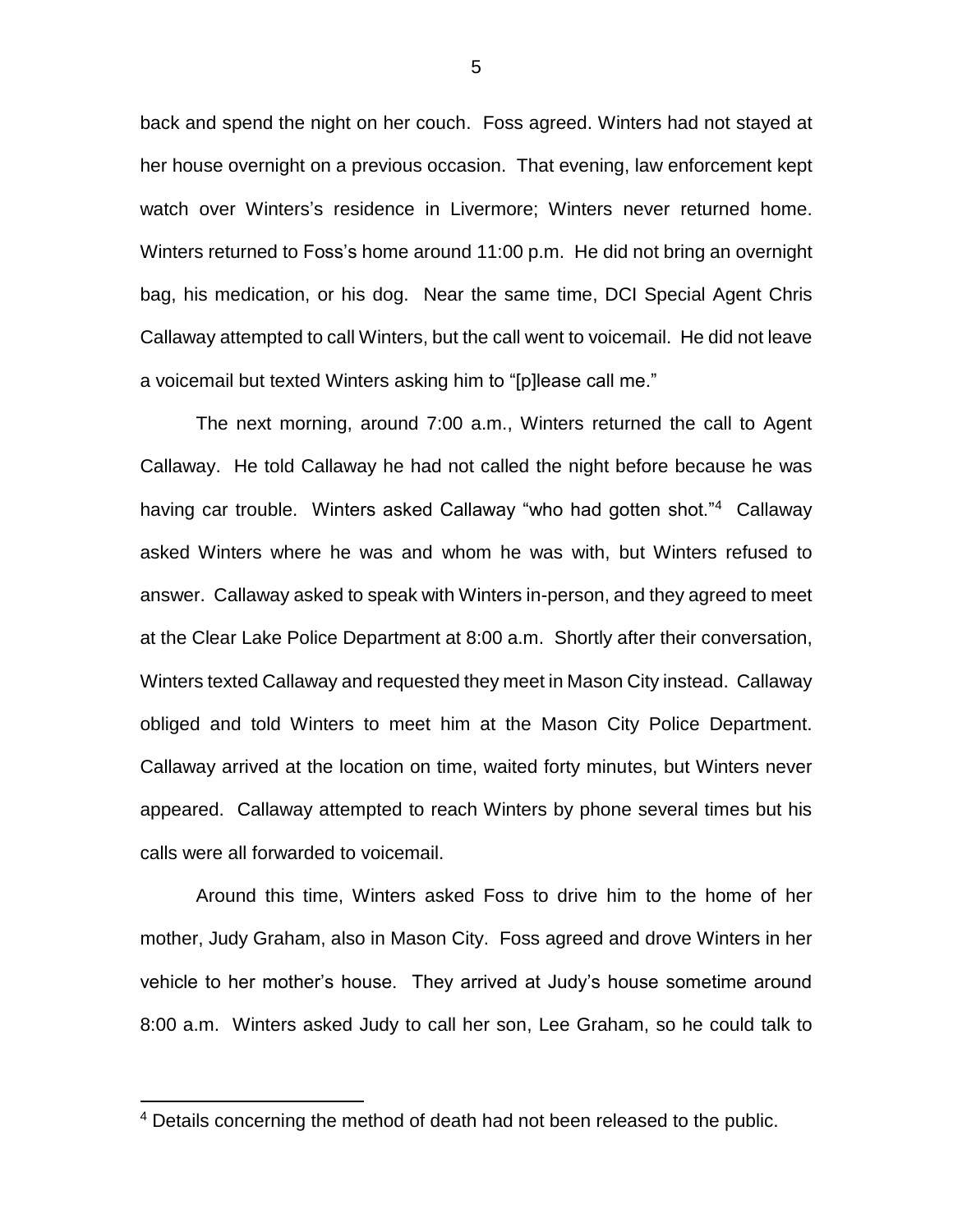him. Judy called her son and connected the two. After the call, Winters asked Foss and Judy to drop him off at Lee's house in Mason City. Winters requested that Foss and Judy pick up his dog at his house in Livermore. They agreed and dropped Winters off at Lee's house about ten minutes later.

Earlier that morning, law enforcement executed a search warrant on Winters's home. During the search, officers found Winters's dog and recovered a gun holster and two cell phones. The DCI crime lab determined the holster could accommodate a 9mm handgun—the type of weapon used to kill Randy—without need for adjustment. Law enforcement continued looking for Winters throughout the day and learned through Foss that Winters was at Lee's house.

Around 7:00 p.m., law enforcement went to Lee's house looking for Winters. Lee came to the door but did not let officers inside. When officers asked where Winters was, Lee motioned with his head towards the back of the house and then yelled over his shoulder that the police were there. Soon after, officers heard someone running through the house and saw Winters fleeing out a back door. An officer stationed at the back door, gun drawn, ordered Winters to stop. Winters complied and was taken into custody without further incident. Law enforcement searched Winters and found his cellphone in his back pocket with the battery separated from the device. Officers brought Winters to the Mason City Police Department for questioning. Winters was "extremely vague" about his recent activities but admitted he had been over to Randy's house the day before. On September 3, Foss found a 9mm bullet where Winters had parked his vehicle in her driveway.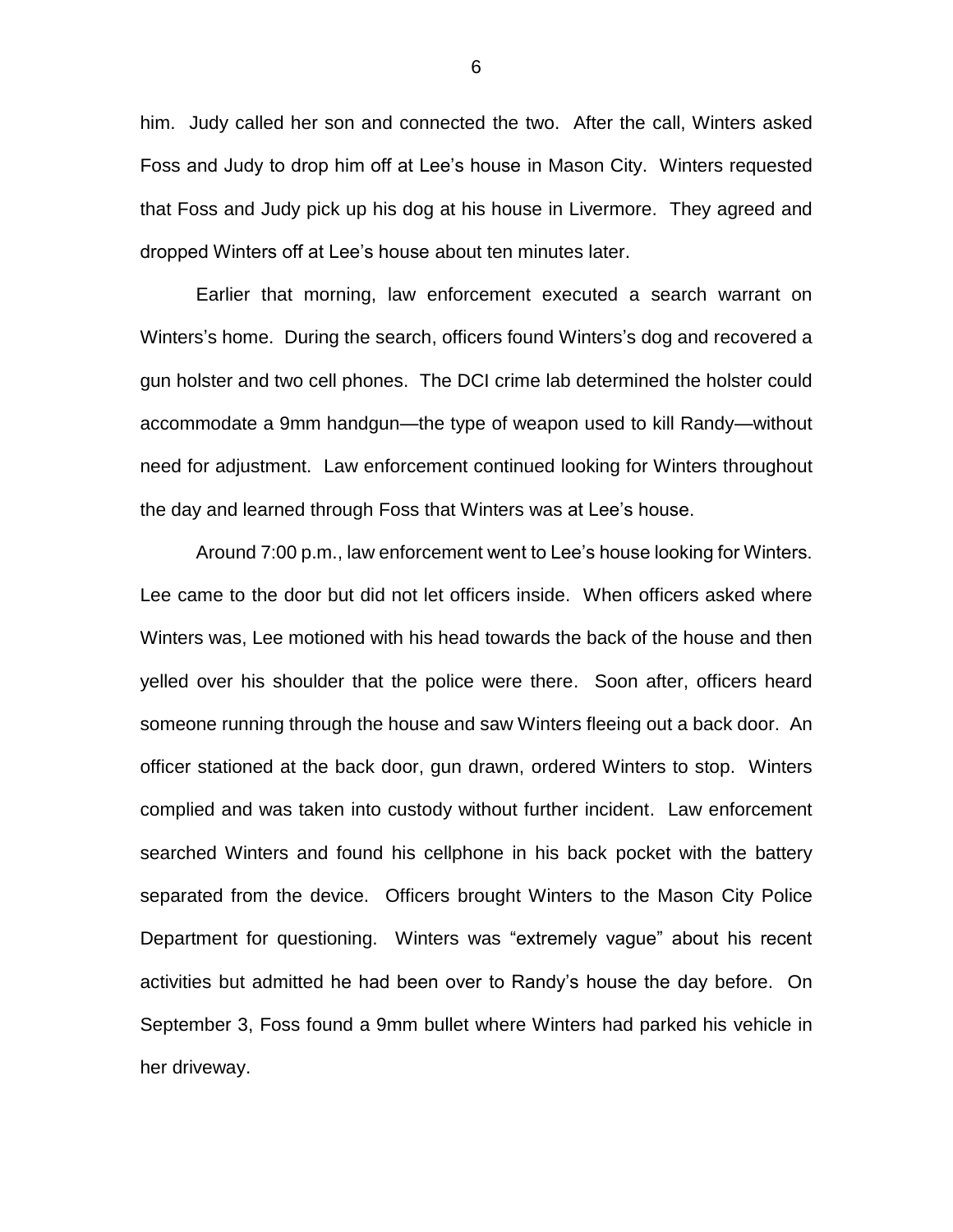On September 7, 2018, Winters was charged by trial information with murder in the first degree in violation of Iowa Code section 707.2(1)(a) and 707.2(2) (2019). On October 22, 2019, a jury trial commenced, and on October 30, the jury returned a guilty verdict. Winters was sentenced to life imprisonment.

Winters appeals his conviction, arguing the district court abused its discretion in declining to strike two potential jurors for cause and in overruling his motion for a mistrial following certain questioning by the prosecution. Winters also asserts the evidence is insufficient to support the jury's guilty verdict. We address his claims in turn.

# **II. Challenge for Cause to Strike Jurors**.

During jury selection, all but a few members of the venire indicated they had previously heard or read information about Winters's case. The potential jurors were called separately into chambers for individual voir dire. Among those examined were Jurors No. 3 and No. 49. Winters sought to strike these jurors for cause. *See* Iowa R. Crim. P. 2.18(5)(k) (allowing a party to challenge a prospective juror for cause if the juror has "formed or expressed such an opinion as to the guilt or innocence of the defendant as would prevent the juror from rendering a true verdict upon the evidence submitted on the trial"). The challenges were denied. Winters later used peremptory challenges to strike the potential jurors from the jury. *See* Iowa R. Crim. P. 2.18(9) (allocating ten strikes to each party for a class "A" felony). Winters requested the court supplement the peremptory challenges expensed on Jurors No. 3 and 49; however, the district court denied his request.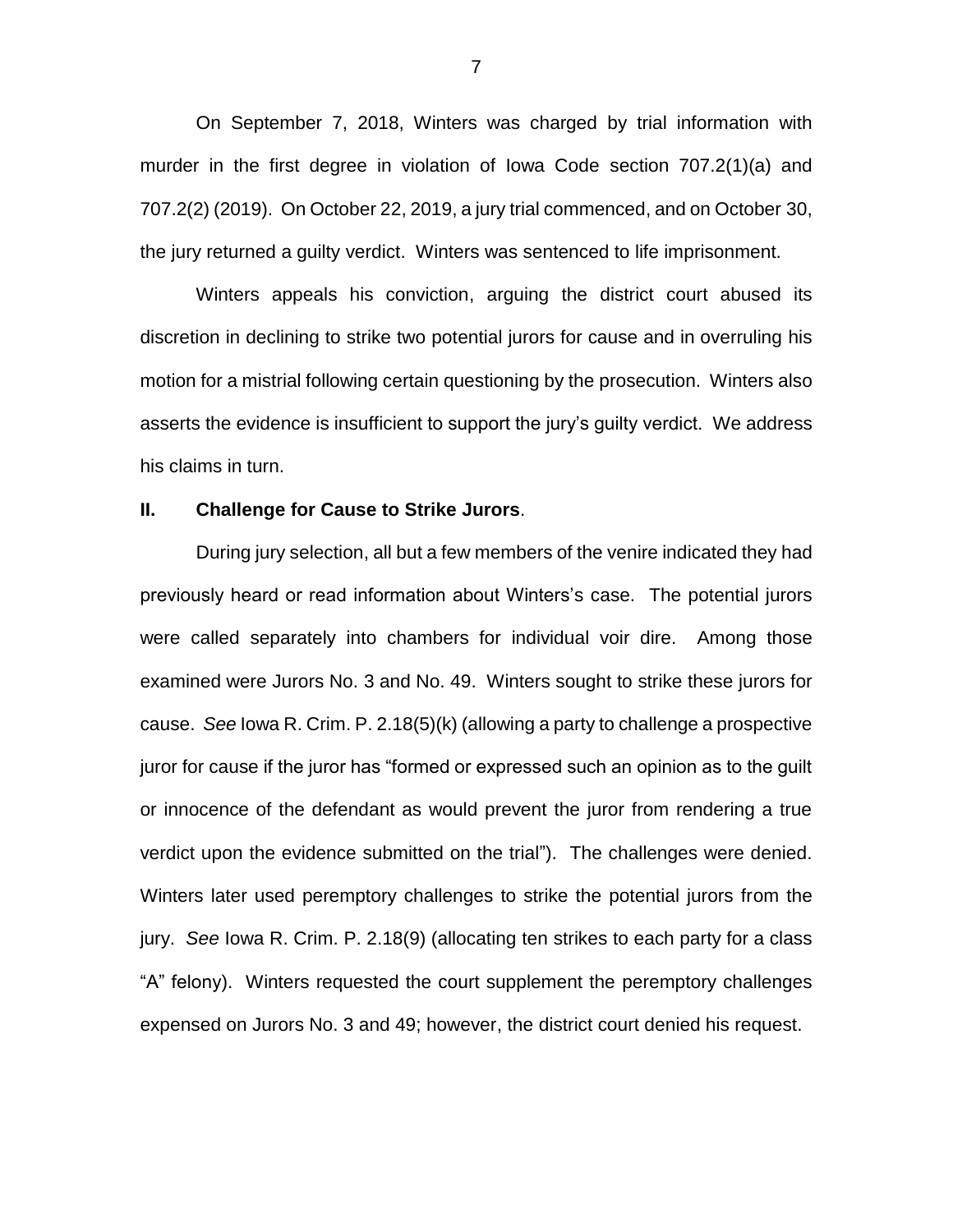Winters claims the district court abused its discretion in denying his challenges to strike for cause and the court's refusal to supply additional peremptory challenges requires reversal.

#### **A. Standard of Review**

We review a district court's ruling on challenges to potential jurors for cause for an abuse of discretion. *State v. Jonas*, 904 N.W.2d 566, 571 (Iowa 2017); *State v. Tillman*, 514 N.W.2d 105, 107 (Iowa 1994).

### **B. Legal Framework**

To overcome the district court's ruling on appeal, Winters must prove that (1) the district court erred in denying his challenge for cause, (2) the denial caused him to expend a peremptory challenge, and (3) he requested an additional supplemental strike that was refused. *Jonas*, 904 N.W.2d at 570 (adopting a threeprong approach to presumption of prejudice where a defendant requests an additional strike after the court improperly refuses to disqualify a juror, causing him to expend a peremptory challenge); *see also State v. Lindaman*, No. 18-1147, 2020 WL 821974, at \*3 (Iowa Ct. App. Feb. 19, 2020) (explaining the *Jonas* framework).

As noted, Winters expended two of his peremptory challenges and the district court denied his request for supplemental strikes, satisfying the second and third prongs of the test. Therefore, prejudice will be presumed and we need only address whether the district court abused its discretion in denying Winters's challenges for cause. *See Jonas*, 904 N.W.2d at 583.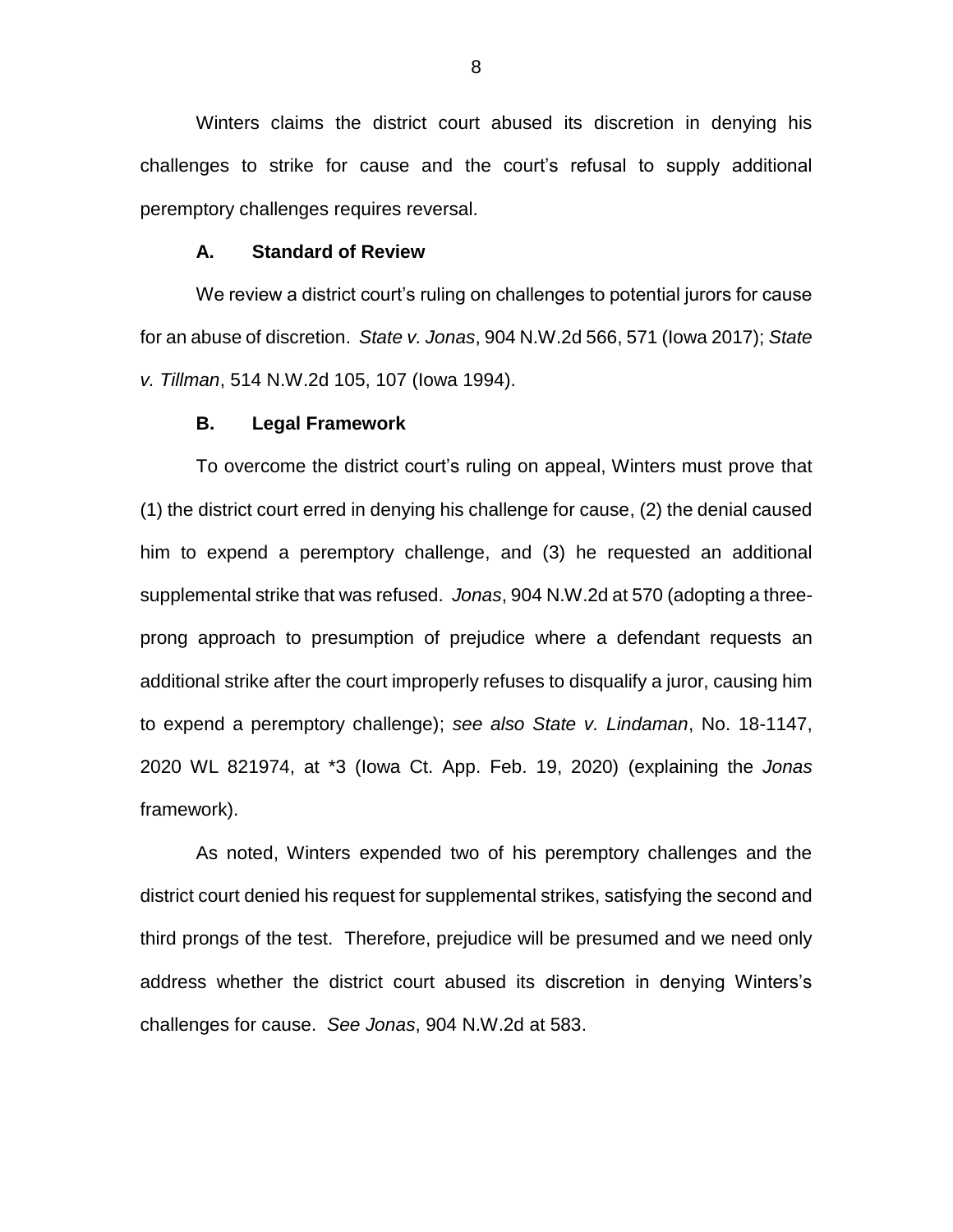# **C. Analysis**

To justify reversal, we must find the challenged juror "[held] such a fixed opinion on the merits of the case that he or she [could not] judge impartially the guilt or innocence of the defendant." *State v. Neuendorf*, 509 N.W.2d 743, 746 (Iowa 1993); *accord State v. Hardin*, 498 N.W.2d 677, 682 (Iowa 1993); *State v. Simmons*, 454 N.W.2d 866, 868 (Iowa 1990). In recognition of the "on the spot and in real time" nature of juror disqualification determinations and the limitations of a cold record, reviewing courts defer to the district court on such rulings and afford broad discretion. *Jonas*, 904 N.W.2d at 574; *see Skilling v. United States,*  561 U.S. 358, 386–87 (2010) ("Reviewing courts are properly resistant to secondguessing the trial judge's estimation of a juror's impartiality, for that judge's appraisal is ordinarily influenced by a host of factors impossible to capture fully in the record . . . . the in-the-moment voir dire affords the trial court a more intimate and immediate basis for assessing a venire member's fitness for jury service.").

An abuse of discretion will often not be found where a juror evidenced a potential bias but upon further examination indicated they would be able to return a fair and impartial verdict. *See Simmons*, 454 N.W.2d at 868 (finding the district court applied the correct standard in dismissing only if the juror expressed "an unqualified opinion [of prejudgment] that will be unshaken by the evidence."); *Hardin*, 498 N.W.2d at 682 (finding reversal unwarranted where the district court refused to excuse a juror who expressed political views opposite to the defendant in a political protest case but did not equivocate in the position that he could fairly consider the evidence).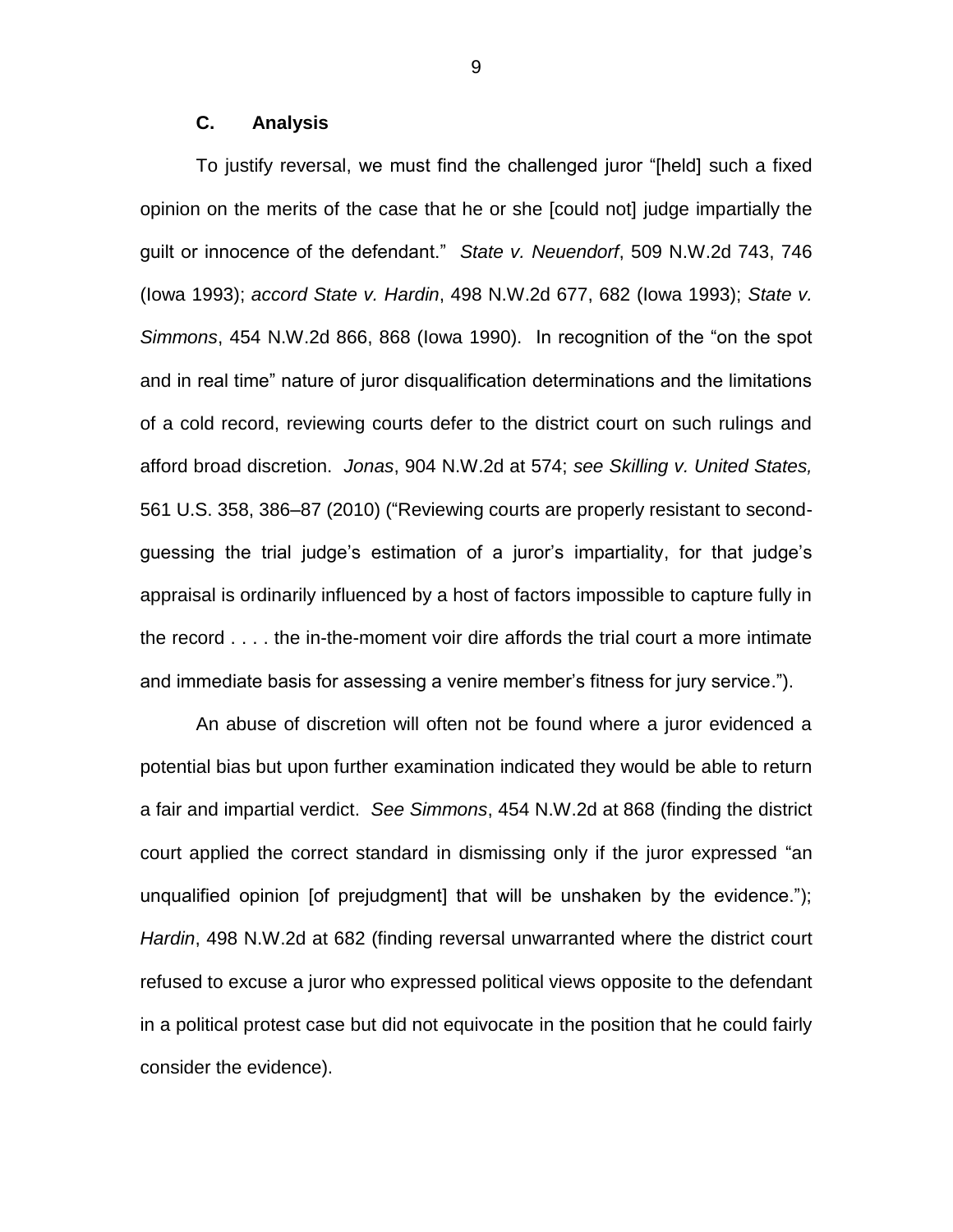Quoting the United States Supreme Court with approval, our supreme court has stated,

To hold that the mere existence of any preconceived notion as to the guilt or innocence of an accused, without more, is sufficient to rebut the presumption of a prospective juror's impartiality would be to establish an impossible standard. It is sufficient if the juror can lay aside his impression or opinion and render a verdict based on the evidence presented in court.

*State v. Walters*, 426 N.W.2d 136, 139 (Iowa 1988) (quoting *Irvin v. Dowd*, 366 U.S. 717, 723 (1961)).

However, "trial court discretion is not unlimited in allowing or disallowing challenges for cause in criminal cases." *Jonas*, 904 N.W.2d at 574. The Iowa Supreme Court agreed with this court's finding of an abuse of discretion where the district court refused to strike a juror who failed to indicate her opinion of the defendant's guilt would not ultimately influence her views in the case. *Neuendorf*, 509 N.W.2d at 746. In *Neuendorf*, the juror was aware that a codefendant to the case had already been found guilty and believed the defendant in the present case was "probably equally as guilty." *Id*. Upon further inquiry of the juror, she stated that although she would "try to be fair[,] she honestly believed that this would be difficult." *Id*. The supreme court found these statements "substantially" distinguishable from those where "the jurors challenged for cause had affirmatively indicated in response to inquiries made to them that, although they were troubled about what they knew about the case, they would withhold judgment and presume the defendant innocent until the evidence proved otherwise." *Id*. (citing *Simmons*, 454 N.W.2d at 868).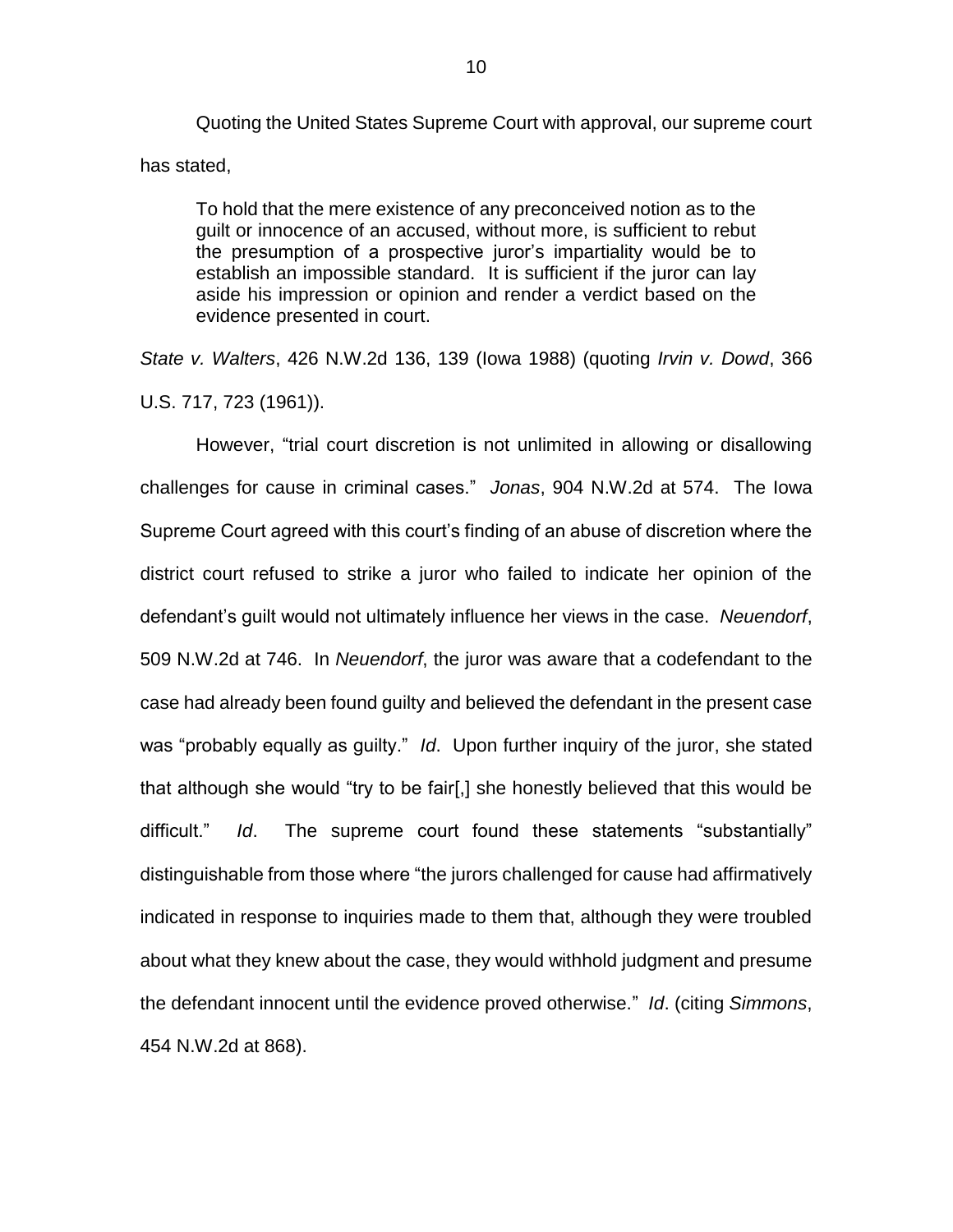Therefore, a finding of an abuse of discretion often hinges on whether the record reveals a juror's affirmative indication sufficiently dispelling partiality, and generally will not be found where a potential juror unequivocally states their ability to only consider the evidence presented at trial and return a fair and impartial verdict. *See Jonas*, 904 N.W.2d at 573–75 (discussing federal and Iowa case law relating to juror disqualification); *Walters*, 426 N.W.2d at 139.

Both of the potential jurors Winters takes issue with indicated they had prior knowledge of the case. Juror No. 3 remembered details of the crime reported in the local newspaper and on the radio, and Juror No. 49 had learned of Winters's prior criminal history from the radio. Discussion in relation to the issues concerning each juror follows.

### a. *Juror No. 3*

When asked by the State what she remembered being reported about the crime, Juror No. 3 stated, "[A] man was shot and bleeding on the floor, and that there was a vehicle matching this man's description leaving town so that's kind of how they placed him." She was asked whether she could separate the information she had learned from the evidence presented in court and "be fair to both sides because [she hasn't] heard any evidence yet." She responded that she could. Defense counsel then examined the juror and asked, "[H]ave you formed an opinion as to [Winters's] guilt or innocence?" and she responded, "Yes." The questioning continued:

Defense counsel: And is that opinion that you formed based on information that you have brought with you into the courtroom today? A. Yes.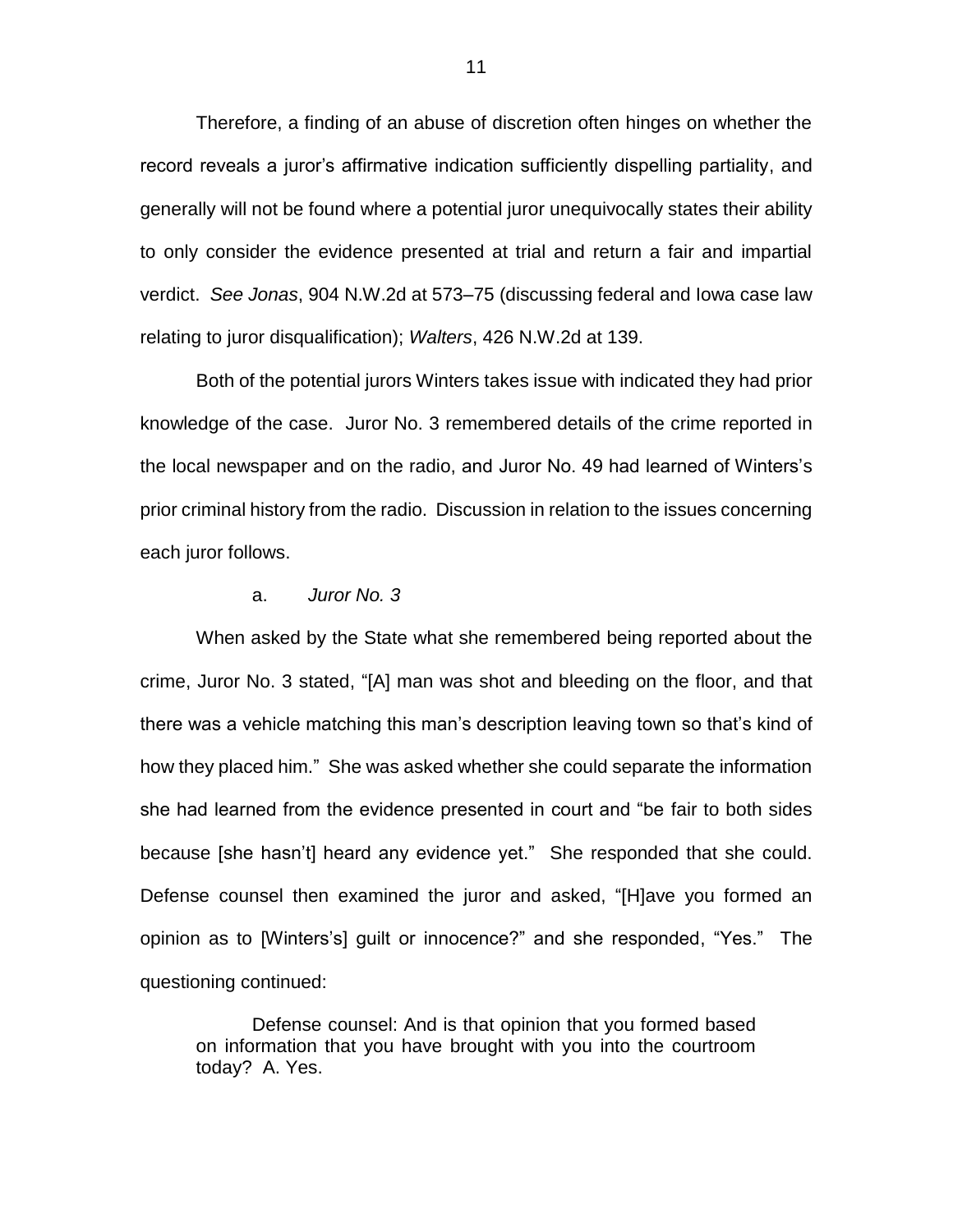Q. So even though you haven't heard any evidence in this case, you have already decided whether [Winters] is guilty or not? A. I haven't decided. I have an opinion.

Q. What's the opinion that you've formed in this case? A. That by what I have read or heard on the radio or seen on the computer, it—my opinion is who else could it have been that killed this man.

The State continued:

. . . .

. . . .

Prosecutor: I thought you said you could be fair to both sides. A. Because based on what I have read and heard on the radio, that's my opinion, and who else could it be. But I think I could listen to the evidence and not bring those other things in. I hope I can do that.

Q. What we want to know is it a fixed opinion where you come in this courtroom, you already go your mind made up? A. No. It is not a fixed opinion.

Q. But as you sit here today, do you think you could be fair to both Mr. Winters and to the State and set aside anything you read and decide his case on the evidence presented? A. I will say yes. Q. Okay. A. Yes.

The court then engaged the juror:

. . . .

Court: All right. And maybe what the court would do, you've expressed an opinion, but what I'm hearing is it's not an unqualified opinion. It's a tentative opinion at this point? A. Yes. It's my initial opinion.

Q. And can you lay aside your impression or opinion and render a verdict based upon the evidence presented— A. Yes. Q. —in court? A. Yes.

Winters challenged Juror No. 3 for cause, arguing she had formed an

opinion of Winters's guilt. The district court rejected the challenge, reasoning "that

this juror is identifying she can set aside her opinion."

We find no abuse of discretion in the district court's denial of Winters's

challenge. "The mere fact that a juror has read newspaper accounts relative to a

criminal charge is not in itself sufficient grounds for excusing a juror." *Finnegan v.* 

*United States*, 204 F.2d 105, 110 (8th Cir. 1953), *cert. denied*, 346 U.S. 821 (1953).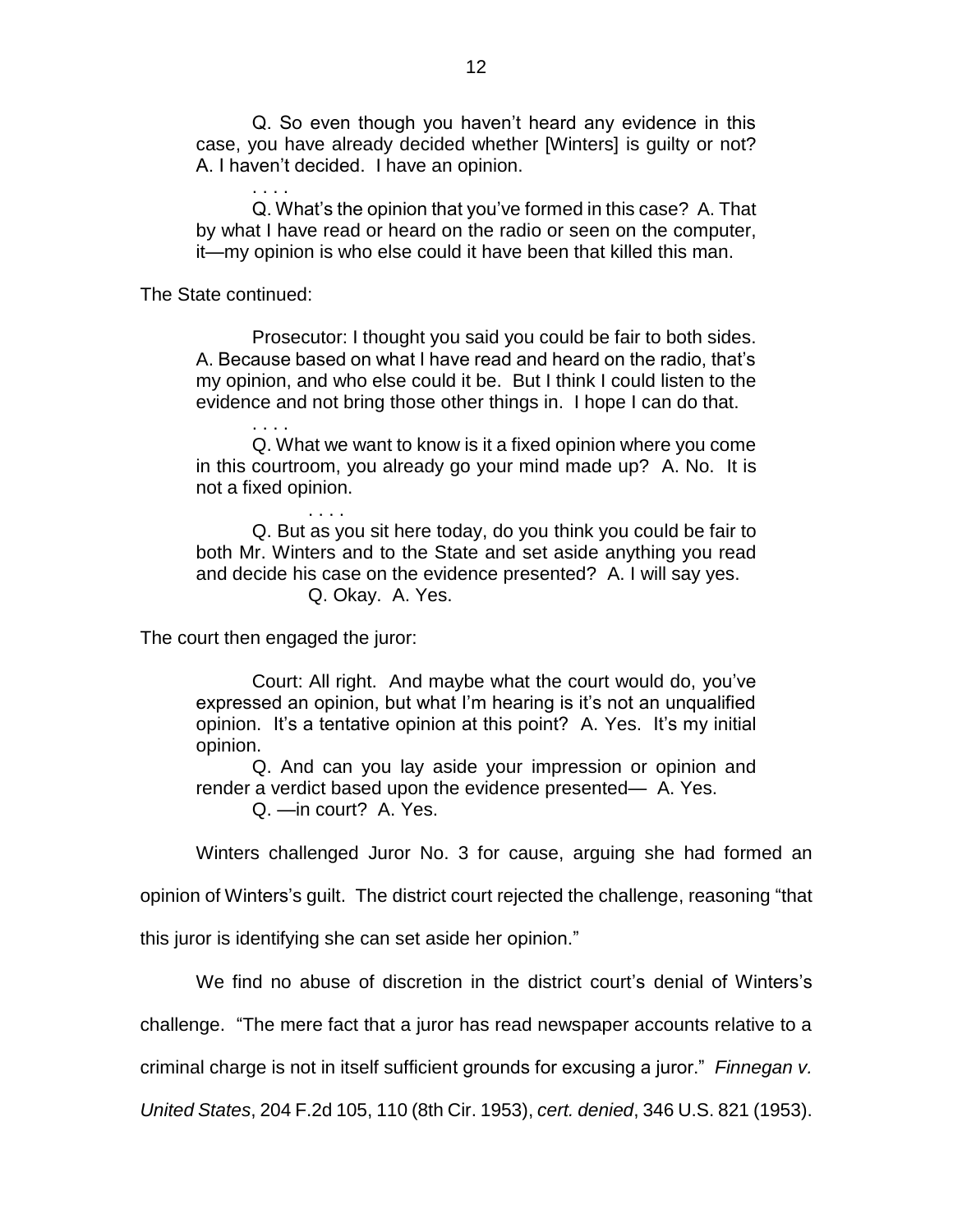It is not required, however, that the jurors be totally ignorant of the facts and issues involved. In these days of swift, widespread and diverse methods of communication, an important case can be expected to arouse the interest of the public in the vicinity, and scarcely any of those best qualified to serve as jurors will not have formed some impression or opinion as to the merits of the case. This is particularly true in criminal cases.

*State v. Sallis*, 262 N.W.2d 240, 246 (Iowa 1978) (discussing *Rizzo v. United States*, 304 F.2d 810, 815 (8th Cir. 1962)).

Here the record reveals that Juror No. 3 affirmatively indicated her ability to return a fair and impartial verdict. She stated that despite having an initial opinion about the case, it was not a fixed opinion and she would be able to lay this opinion aside and render a verdict based upon the evidence presented at trial. We find these statements sufficient to find there was not an abuse of discretion by the district court.

# b. *Juror No. 49*

After stating that he had heard about the crime on the radio, Juror No. 49 was asked by the State if he would be able to separate the information he had heard from outside the courtroom and the evidence presented at trial. He responded, "Yeah. I think I could, yeah." He was asked whether he could be fair to both sides, and he responded that he could. He was asked whether he had formed any opinions about the case, and he responded, "No, I haven't." Defense counsel then questioned the juror and asked what he specifically remembered about Winters. Juror No. 49 responded:

Yeah. Just that [Winters] had previously been arrested for aggressive or violent things and then had been released, and so I think it was just a shock to the community, my friends, and my girlfriend that that—it was almost like it was allowed to occur because—um, because of the rerelease.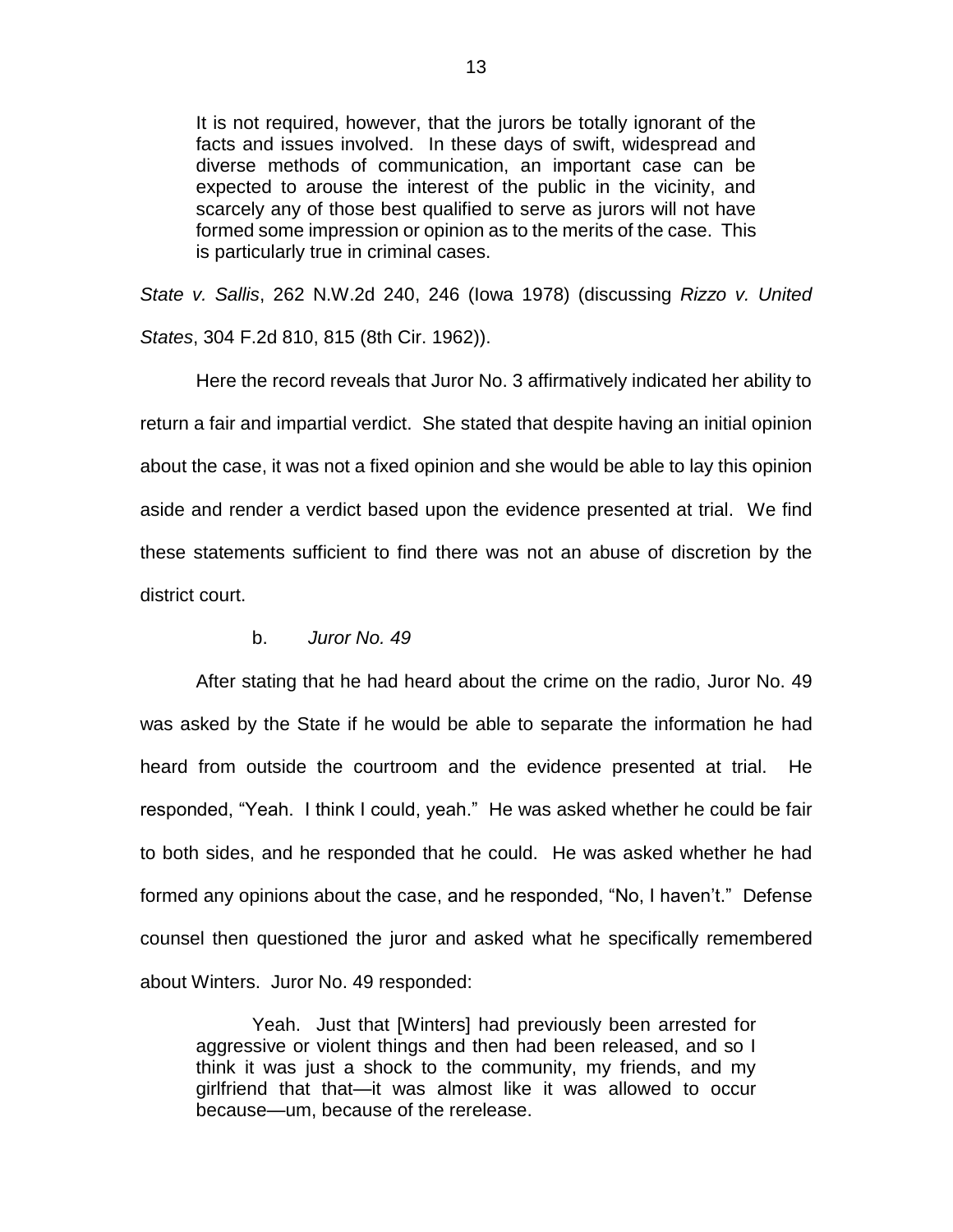Q. Okay. And is that kind of a perspective that you share? A. Um, I mean, a shock, in general, I guess, yeah. It was—yeah. It's definitely the opinion I had in August when I originally heard about it.

The State was given an opportunity to further question the juror:

Prosecutor: And [Juror No. 49], if there's no evidence about any previous incidents or anything, if it's—if there is—a focus is on the evidence in this case, that's what we're trying to find out is can you set aside other things you may have heard or read and decide the case on the evidence presented and not other things that may have been reported? A. Yes, yeah.

Winters challenged Juror No. 49 for cause arguing the juror possessed knowledge which constituted prior bad acts evidence subject to exclusion under his motion in limine. The district court denied the challenge, again citing that the juror indicated an ability to only consider the evidence presented and return a fair verdict.

On appeal, Winters advances a similar argument heard by the district court. Specifically, Winters contends that the statements Juror No. 49 was exposed to "are hearsay and hearsay within hearsay of indeterminate multiple levels . . . not admissible under any exception to the hearsay rule" constituting inadmissible character evidence. *See* Iowa Rs. Evid. 5.404(b) (rule against prior bad acts evidence), 5.803, 5.804, 5.805 (hearsay rules and exceptions). Winters argues that because the rules of evidence may preclude introduction of the statements and information Juror No. 49 had been exposed to, the juror himself must also be excluded from serving on the jury.

We find this argument unpersuasive. The juror's exposure to information potentially inadmissible by the rules of evidence at trial does not by itself prohibit him from serving as a juror. See *State v. Royer*, No. 15-0895, 2016 WL 6652339,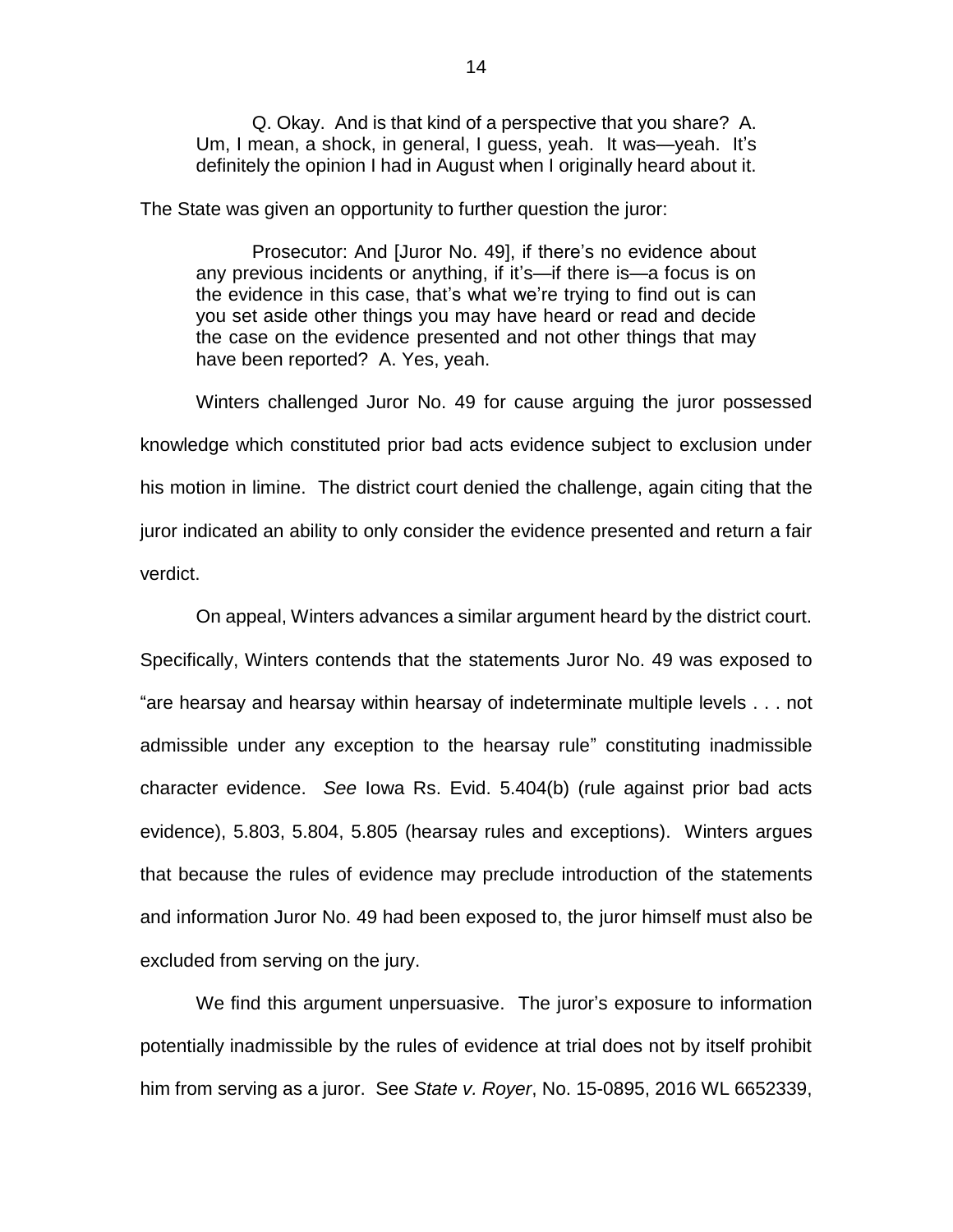at \*1–2 (Iowa Ct. App. Nov. 9, 2016) (expressing doubt that lower court abused its discretion in refusing to grant challenge for cause where "several members of the venire admitted knowledge of [defendant] and his criminal record from news articles they had read about the crime"). "[T]he relevant question is not what a juror has been exposed to, but whether the juror holds such a fixed opinion of the merits of the case that he or she cannot judge impartially the guilt or innocence of the defendant." *Walters*, 426 N.W.2d at 138.

Here while Juror No. 49 had some prior knowledge of Winters's past, he stated unequivocally he had not formed an opinion of the case. He was unwavering in his belief he could separate what he had previously heard and the evidence presented at trial and he could return a fair verdict. We do not find Juror No. 49 indicated such a fixed opinion and an inability to render an impartial verdict that the district abused its discretion in refusing to dismiss him.<sup>5</sup>

The State offered:

 $\overline{a}$ 

<sup>&</sup>lt;sup>5</sup> We also note the seating of Winters's designated objectionable juror may not have been outside of Winters's control. *See Summy v. City of Des Moines*, 708 N.W.2d 333, 340 (Iowa 2006) (finding no prejudice where the city could not demonstrate the district court's error forced the city to leave an objectionable juror on the jury). The State, while indicating they believed there was no error regarding the district court's declination to strike Juror No. 49, offered a compromise to put "[Winters] in the same position they were yesterday when [Winters] made the motion to the court for a preemptory challenge." Rather than designating the last two jurors called as the two alternates, the State offered an option allowing Winters to avoid a juror he would have struck with a peremptory strike.

So to avoid—in an abundance of caution to avoid any issue the state had proposed to defense counsel this morning that we could—they indicated yesterday they—if they would receive the two additional preemptory strikes they had two jurors that they wanted to strike. The State offered to let them strike one of those two people and then not have a second alternate, or make the person they want to strike the second alternate. In other words, giving them what they wanted for the one juror, [Juror No. 49].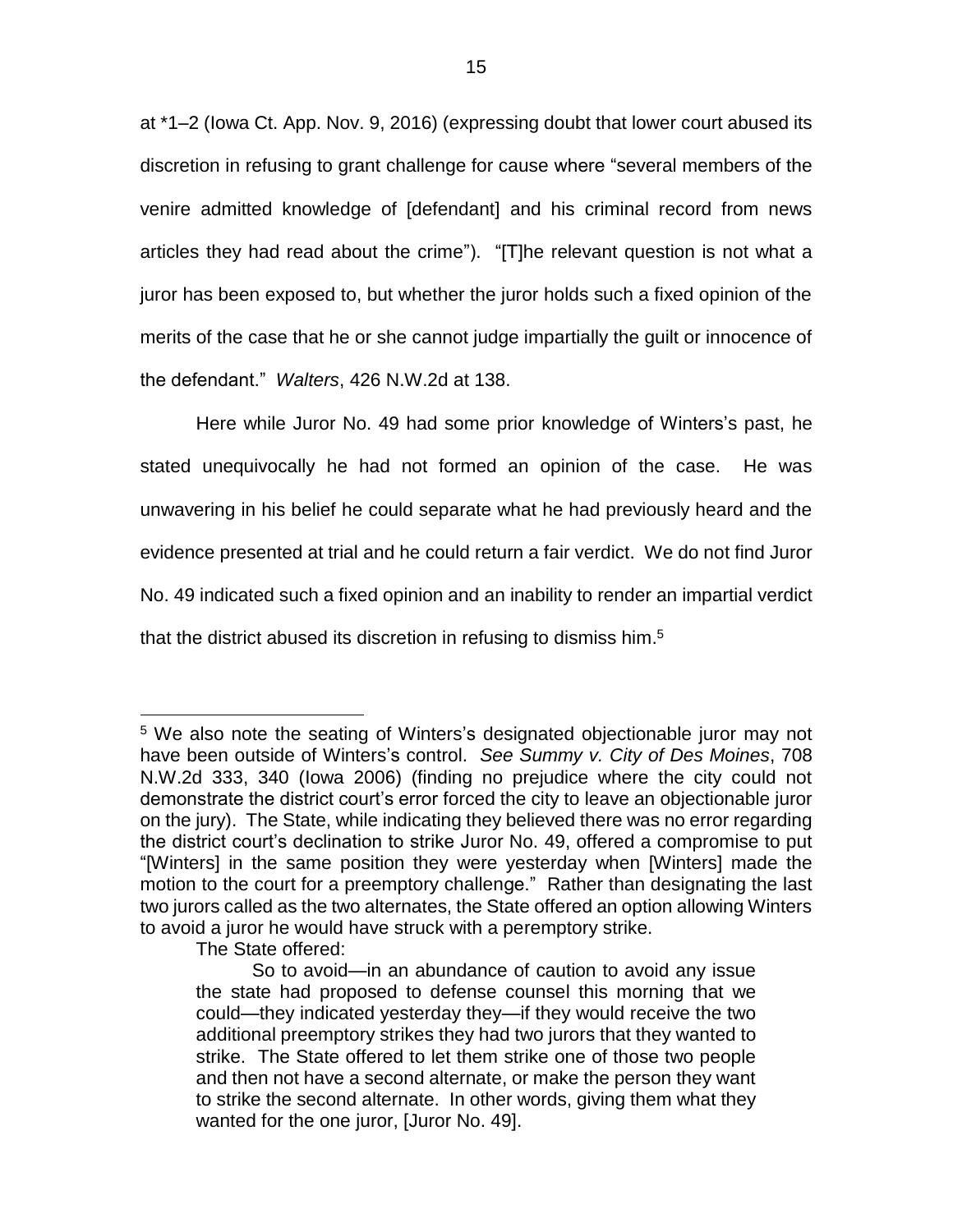Assuring our conclusion are the instructions received by the jury and our presumption the jury followed them. *See State v. Hanes*, 790 N.W.2d 545, 552 (Iowa 2010) ("We presume juries follow the court's instructions."); *State v. Anderson*, 228 N.W. 353, 356 (1929). Jury instruction No. 12 instructed the jury to base its "verdict only upon the evidence and these instructions." It provides for what is and what is not evidence. In defining what is not evidence, the instruction states specifically, "Anything you saw or heard about this case outside the courtroom." Nothing in the record indicates the jury did not follow the instructions or relied on an improper basis during their deliberations. See *Sallis*, 162 N.W.2d at 246–47 (Iowa 1978) (finding "bare assertion" that publicity surrounding case tainted jury insufficient to show defendant was denied a fair trial because "[w]here there is no showing that any of the jurors violated the admonition of the Court not to read newspaper accounts of the trial, it is not to be assumed that as a matter of human nature they did violate the admonition" (quoting *Rizzo*, 204 F.2d at 817).

#### **III. Prosecutorial Misconduct—Motion for a Mistrial**.

Winters argues the district court erred in overruling his motion for a mistrial following testimony allegedly implicating his right against self-incrimination. *See* U.S. Const. amends. V, VI, XIV (ensuring a criminal defendant, among other things, the right to remain silent during post-arrest interrogation); Iowa Const. art. 1, § 9 (affording similar protections under Iowa Constitution). During the State's questioning of Agent Callaway, the prosecutor asked, "Did [Winters] ask why he was being charged?" Callaway responded, "No." Winters objected to the question as implicating a topic subject to exclusion under his motion in limine and as an improper comment on a defendant's right to remain silent. The district court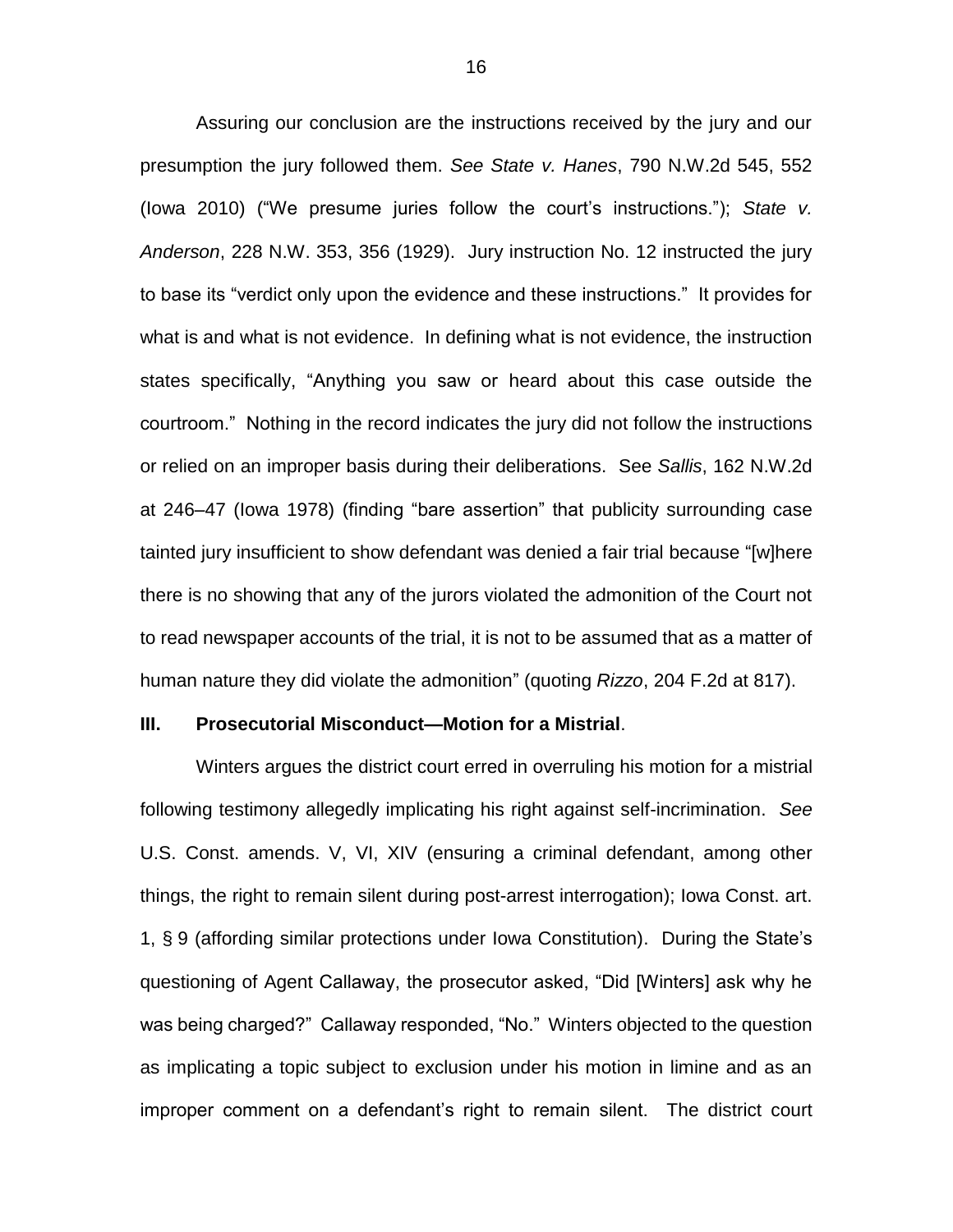sustained the objection and admonished the jury that "the answer is struck from the record, and you are directed to not consider that." At the conclusion of the State's direct examination, Winters moved for a mistrial based on the improper question and response. The district judge heard brief arguments from the parties and denied the motion.

#### **A. Standard of Review.**

We review a district court's denial of a mistrial for an abuse of discretion. *State v. Chadwick*, 328 N.W.2d 913, 916 (Iowa 1983); *State v. Williams*, 315 N.W.2d 45, 55 (Iowa 1982). "When assessing a district court's decision for abuse of discretion, we only reverse if the district court's decision rested on grounds or reasoning that were clearly untenable or clearly unreasonable." *State v. Plain*, 898 N.W.2d 801, 811 (Iowa 2017). "Grounds or reasons are untenable if they are 'based on an erroneous application of the law or not supported by substantial evidence.'" *Id*. (citations omitted).

#### **B. Analysis**

Our supreme court has interpreted United States Supreme Court precedent of the self-incrimination clause of the Fifth Amendment of the United States Constitution to "prohibit the prosecution from using, directly or indirectly, silence of an accused." *State v. Taylor*, 336 N.W.2d 721, 727 (Iowa 1983); *see also Griffin v. California*, 380 U.S. 609, 612–15 (1965) (holding that prosecution's comment on defendant's failure to testify violates the self-incrimination clause); *State v. Nelson*, 234 N.W.2d 368, 371–73 (Iowa 1975) (summarizing the Iowa Supreme Court's application of the *Griffin* standard). However, "[a] showing of prosecutorial misconduct alone will not warrant a new trial." *State v. Bishop*, 387 N.W.2d 554,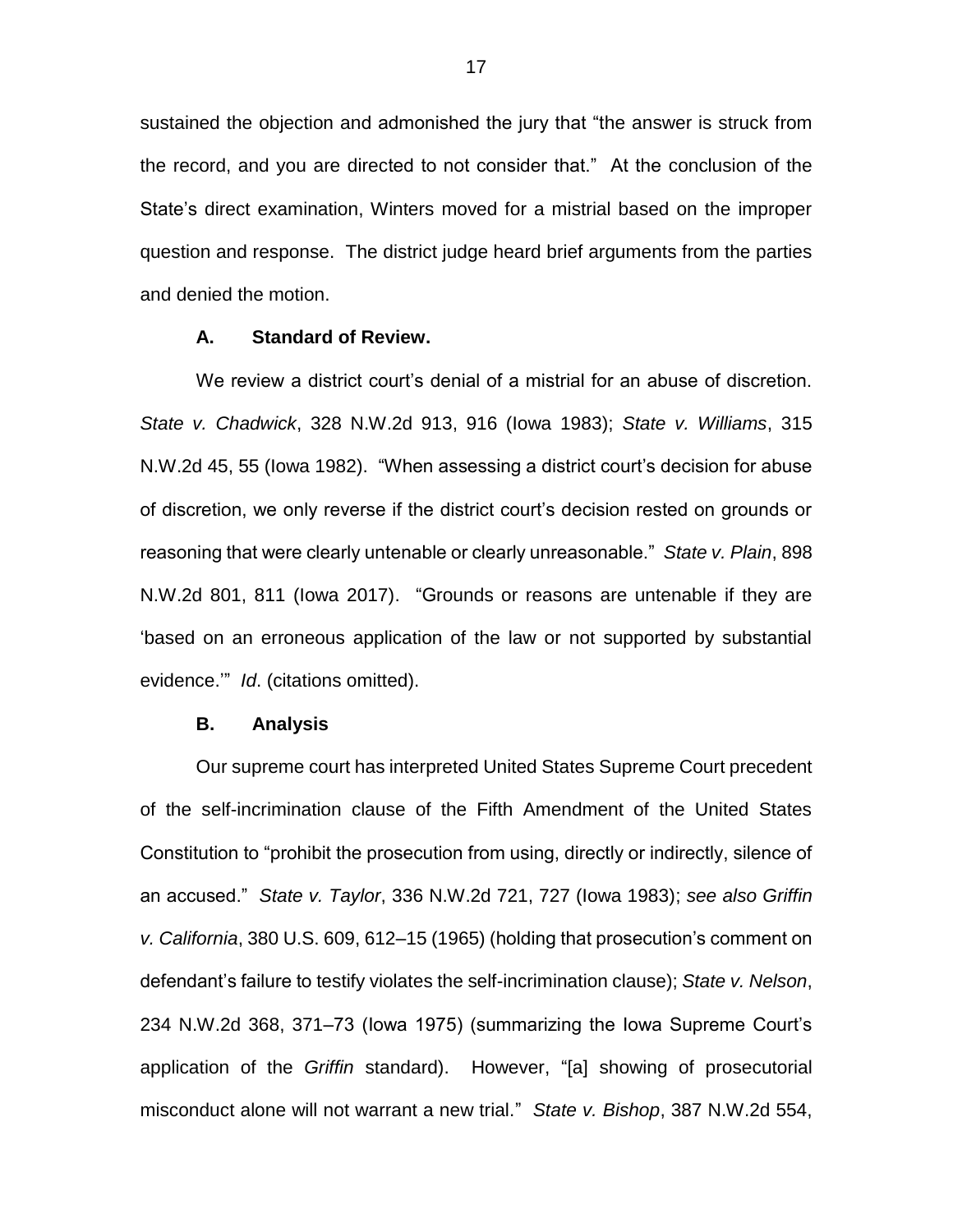561 (Iowa 1986). To justify reversal, Winters must prove (1) "the prosecutor's conduct or remarks were improper," and (2) "this misconduct prejudiced [his] substantial rights causing [him] to be deprived of a fair trial." *Id.* at 563 (citing *United States v. Hernandez*, 779 F.2d 456, 458 (8th Cir. 1985)).

#### a. *Propriety of Prosecutor's Statements*

A prosecutor's conduct or remarks will be found improper if "(1) the prosecutor manifestly intended to refer to the defendant's silence, or (2) the jury would naturally and necessarily interpret the statement to be a reference to the defendant's silence." *State v. Hutchison*, 341 N.W.2d 33, 39 (Iowa 1982) (internal quotation marks and citation omitted). In their briefings, the parties dispute whether the prosecutor's question was improper. Winters relies on *Doyle v. Ohio*, in which the Supreme Court held a prosecutor's use of a defendant's silence for impeachment purposes violated a defendant's right to a fair trial. 426 U.S. 610, 617−19 (1976). The State points to an Iowa Supreme Court decision, *State v. Bass*, where the court found "the concern for preserving the constitutional protections . . . no longer present" for a defendant who does not rely on such protections and waives their right to remain silent. 349 N.W.2d 498, 503 (Iowa 1984).

To decide the present case, we find it unnecessary to determine whether the prosecutor's statements were improper. *Cf. State v. Graves*, 668 N.W.2d 860, 869 ("[I]t is the prejudice resulting from misconduct, not the misconduct itself, that entitles a defendant to a new trial." (citation omitted)). The district court sustained Winters's objection. Adopting the district court's conclusion and assuming on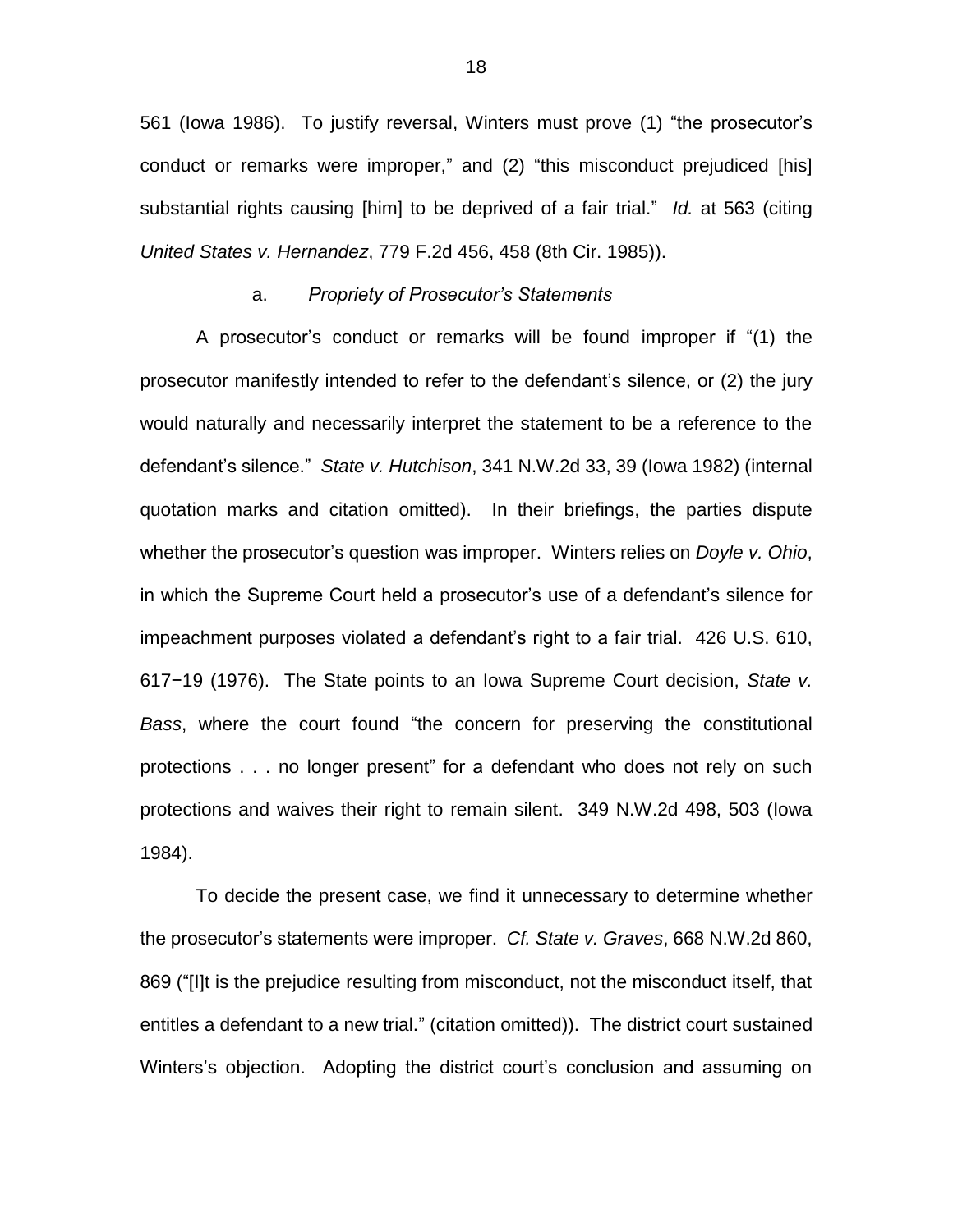appeal the testimony was improper, Winters's claim is resolved under the prejudice prong.

### b. *Prejudice*

"The party claiming prejudice bears the burden of establishing it." *State v. Anderson*, 448 N.W.2d 32, 33 (Iowa 1989). When ruling on a motion for a mistrial, the district court "has broad discretion to determine whether defendant has suffered such prejudice." *Bishop*, 387 N.W.2d at 561. As a reviewing court, we afford such deference "because the trial court is a firsthand observer of both the alleged misconduct and any jury reaction to it." *Anderson*, 448 N.W.2d at 34.

In moving for a mistrial, Winters argued the cautionary statement given by the court was insufficient to mitigate the prejudicial evidence. The district court denied the motion, stating,

Generally the striking of an improper response and instruction to the jury to disregard the response will prevent prejudice. Having considered the alleged improper question and the possible effect on the jury's ability to return an impartial verdict, I find the events described do not rise to the level of a proper granting of a motion for mistrial . . . .

We find the district court's reasoning sound. Any prejudice that resulted from the alleged misconduct was sufficiently mitigated as to not require a mistrial by the district court sustaining Winters's objection, striking the question and answer, and instructing the jury to disregard the testimony. "Generally, an improper statement is not unduly prejudicial when trial court admonishes the jury to disregard it." *Bishop*, 387 N.W.2d at 561 (citing *Williams*, 315 N.W.2d at 55– 56). "Cautionary instructions are sufficient to mitigate the prejudicial impact of inadmissible evidence 'in all but the most extreme cases.'" *Id*. (quoting *State v.*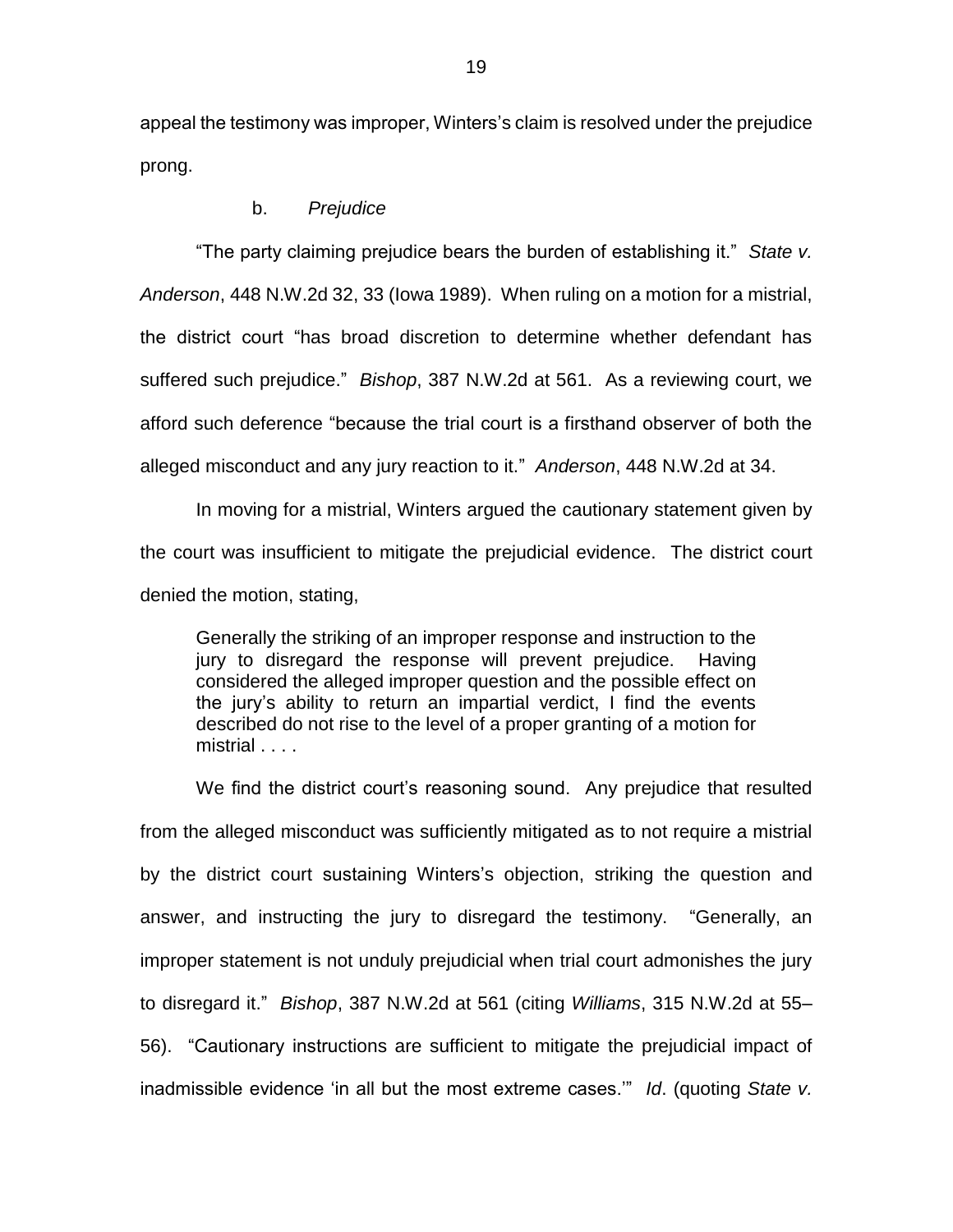*Breitbach*, 488 N.W.2d 444, 448 (Iowa 1992)). "Generally, a district court's decision not to grant a mistrial but to offer a cautionary instruction instead is entitled to broad deference." *Plain*, 898 N.W.2d at 811.

We find no abuse of discretion in the district court's denial of Winters's motion for a mistrial.

# **IV. Sufficiency of the Evidence**.

Winters contends the district court erred in overruling his motion for judgment of acquittal as the evidence of identity presented at trial was insufficient for the jury to find him guilty.

# **A. Standard of Review**

Sufficiency of evidence claims are reviewed for correction of errors at law. *State v. Sanford*, 814 N.W.2d 611, 615 (Iowa 2012). A verdict is binding upon this court and will be upheld unless it is not supported by substantial evidence. *State v. Tipton*, 897 N.W.2d 653, 692 (Iowa 2017). Substantial evidence is evidence that would convince a rational trier of fact that the defendant is guilty beyond a reasonable doubt*. Id.* If evidence raises only suspicion, speculation, or conjecture, it is not substantial. *State v. Howse*, 875 N.W.2d 684, 688 (Iowa 2016). We consider all evidence in the record, not just the evidence supporting guilt. *Tipton*, 897 N.W.2d at 692. We view all relevant evidence in the light most favorable to the State. *Id.*

### **B. Discussion**

Winters argues that various inconsistencies among witness testimony and the circumstantial nature of the evidence produced through police investigation require this court to overturn the jury's verdict. However, witness credibility and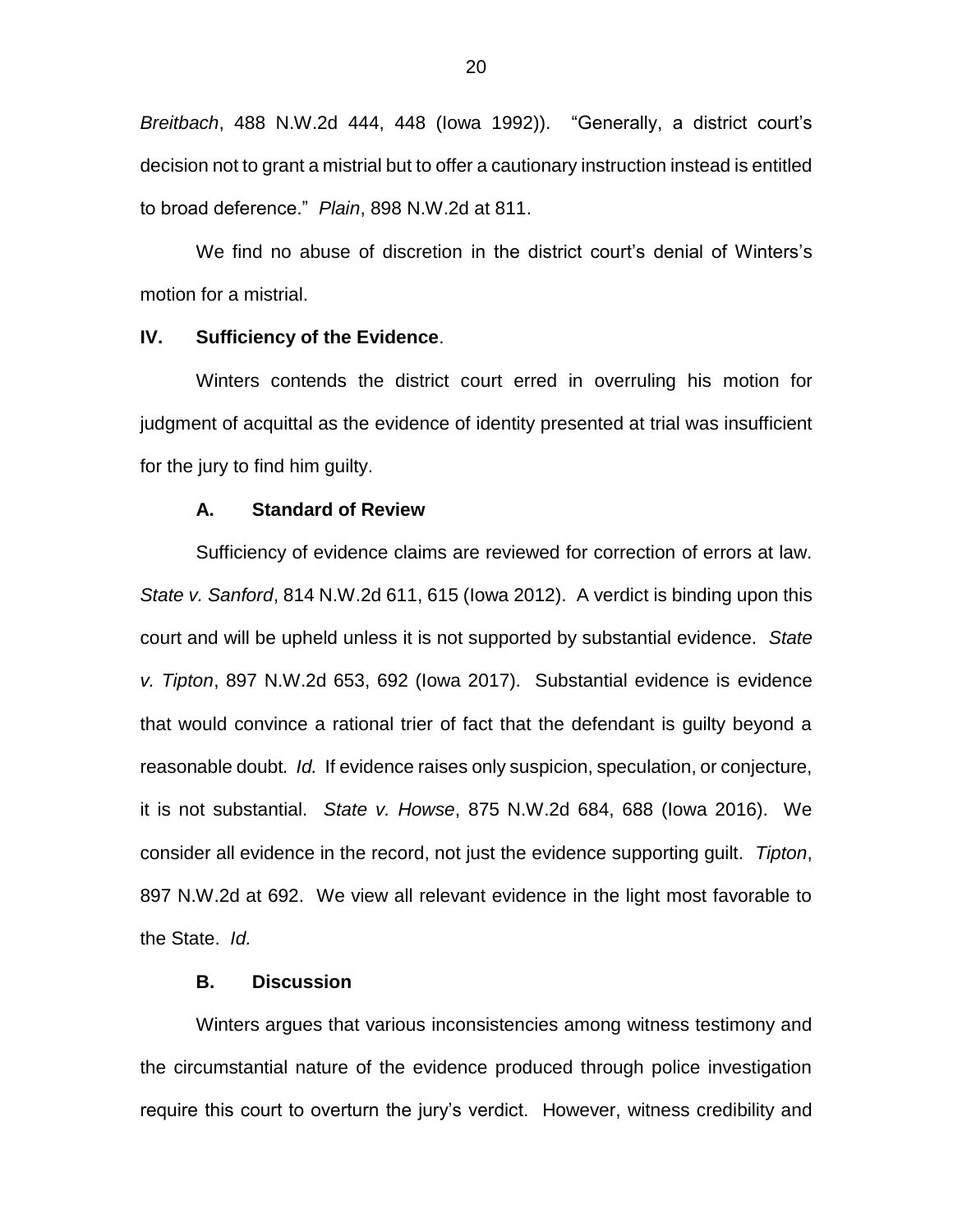the weighing of evidence is uniquely reserved to the jury's purview. It is not our role "to resolve conflicts in the evidence, to pass upon the credibility of witnesses, to determine the plausibility of explanations, or to weigh the evidence; such matters are for the jury." *State v. Williams*, 695 N.W.2d 23, 28 (Iowa 2005) (quoting 75A Am. Jur. 2d Trial § 1026, at 573–74)); *see also State v. Laffey*, 600 N.W.2d 57, 59 (Iowa 1999) ("[I]t is for the jury to judge the credibility of the witnesses and weigh the evidence." (citation omitted.)). We confine our analysis to the record and whether it contains substantial evidence which "could convince a rational fact finder that the defendant is guilty beyond a reasonable doubt." *State v. Bayles*, 551 N.W.2d 600, 608 (Iowa 1996).

Winters argues the State failed to sufficiently prove the necessary identity element of murder in the first degree because of various inconsistencies among witness descriptions of the man seen outside the Page home. *See* Iowa Code § 707.2(1) (outlining the elements of murder in the first degree). Many of the Page neighbors testified to their observations of the Page residence in the hours before Randy's death. These witnesses reported seeing a man generally matching the description of Winters and a vehicle generally matching the description of his vehicle. Along with their eyewitness testimony, Clarence Hauf and Rebecca Kramer positively identified Winters in court and Noah Kramer identified Winters's vehicle. The witness testimony tends to prove the identity of Randy's killer and suggests it was Winters who was with Randy shortly before his death. This evidence is corroborated by the text message Winters sent to Randy, video surveillance footage, and the fact that Winters himself admitted to Agent Callaway that he was with Randy on the evening of his death.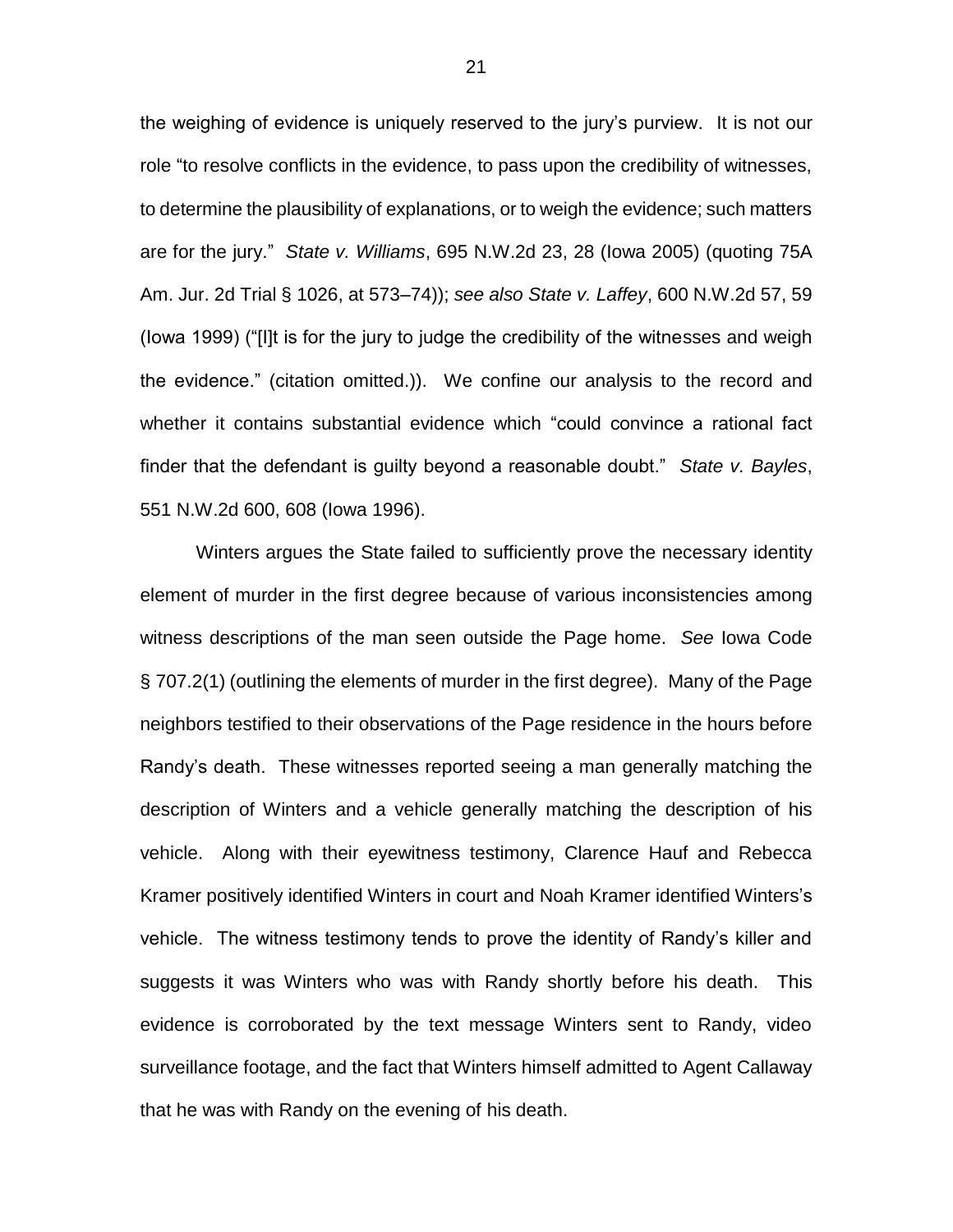Inconsistencies among the witness testimony does not preclude the jury from finding Winters guilty. *See Williams*, 695 N.W.2d at 28 (explaining the factfinding role of the jury).

[T]he jury is at liberty to believe or disbelieve the testimony of witnesses as it chooses and give such weight to the evidence as in its judgment the evidence was entitled to receive. The very function of the jury is to sort out the evidence presented and place credibility where it belongs.

*State v. Blair*, 347 N.W.2d 416, 420 (Iowa 1984) (citations omitted). "'Inherent in our standard of review of jury verdicts in criminal cases is the recognition that the jury [is] free to reject certain evidence, and credit other evidence.'" *State v. Sanford*, 814 N.W.2d 611, 615 (Iowa 2012) (quoting *State v. Nitcher,* 720 N.W.2d 547, 556 (Iowa 2006)). "Any inconsistencies in the testimony of a . . . witness are for the jury's consideration, and do not justify a court's usurpation of the fact-finding function of the jury." *Williams*, 695 N.W.2d at 28 (emphasis omitted) (citation omitted).

Similarly, the lack of direct physical evidence implicating Winters does not foreclose a guilty verdict. *See State v. Schurman*, 205 N.W.2d 732, 733–34 (Iowa 1973) (outlining the required standard of proof to sustain a jury verdict on a sufficiency of the evidence claim). Ample circumstantial evidence implicating Winters in the crime and suggesting his guilt was presented at trial. "Direct and circumstantial evidence are equally probative." Iowa R. App. P. 6.904(3)(p); *State v. Kittelson*, 164 N.W.2d 157, 162 (Iowa 1969) ("Circumstantial evidence may be equal in value to, and sometimes more reliable than, direct evidence."). Winters was with Randy on the evening of his death. Video surveillance footage shows his vehicle leaving the area of the Page residence roughly one half-hour before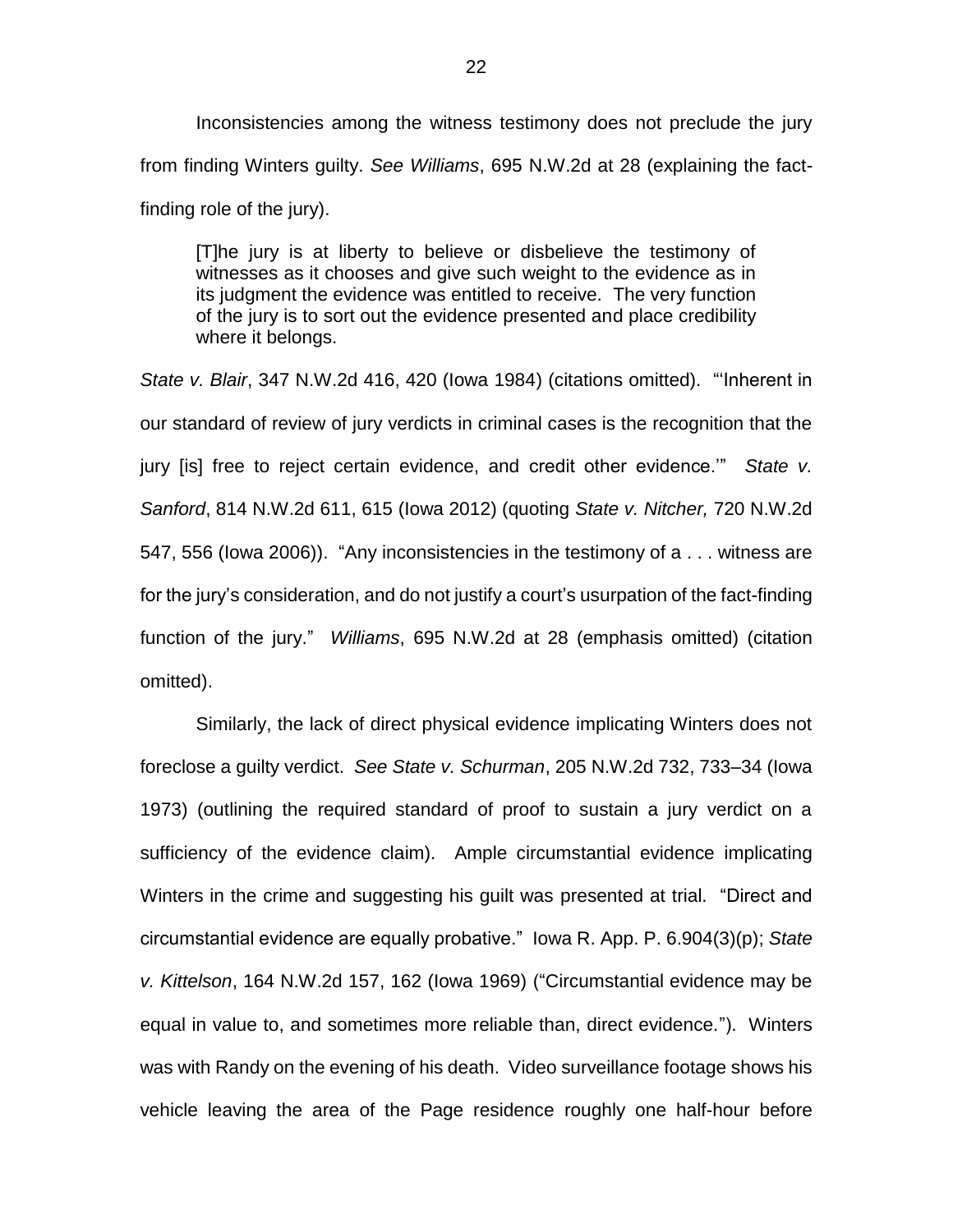Randy's body was discovered. On the night of Randy's death, Winters never returned home and stayed over at Dana Foss's house—something he had never done before. He did not bring an overnight bag or make overnight accommodations for his dog. Winters was untruthful to his friend Michael Crahan and denied being in Lu Verne on the day in question. He was not forthcoming with law enforcement and did not show up to the interview he scheduled with Agent Callaway. Investigators recovered a holster from Winters's home that could accommodate a 9mm handgun without adjustment. When law enforcement arrived at Lee Graham's house, Winters fled out the backdoor. After being apprehended, a search of Winters revealed he had separated the battery from his cellphone device. A 9mm bullet was found where Winters's vehicle had been previously parked in Foss's driveway.

Winters contends this evidence is insufficient and posits, "do the acts of being seen at the crime scene within a given, approximate time, leaving town and trying to avoid the police constitute proof beyond a reasonable doubt?" In this case, we believe a rational jury may so find.

While mere presence of a person at the time and place of a homicide is not sufficient evidence alone to establish that person's participation in a murder, it is circumstantial evidence that may be considered, and which may, under the surrounding facts and circumstances in a given case, be entitled to great weight.

*State v. Bass*, 349 N.W.2d 498, 501 (Iowa 1984) (citing *State v. Schrier*, 300 N.W.2d 305, 309 (Iowa 1981)). "We have recognized that an individual's flight from the scene of a crime is a circumstance from which a jury may find the defendant departed because of his consciousness of guilt." *Id.* at 502 (citing *State v. Webb*, 309 N.W.2d 404, 409 (Iowa 1981)). "[T]he underlying reason for fleeing,